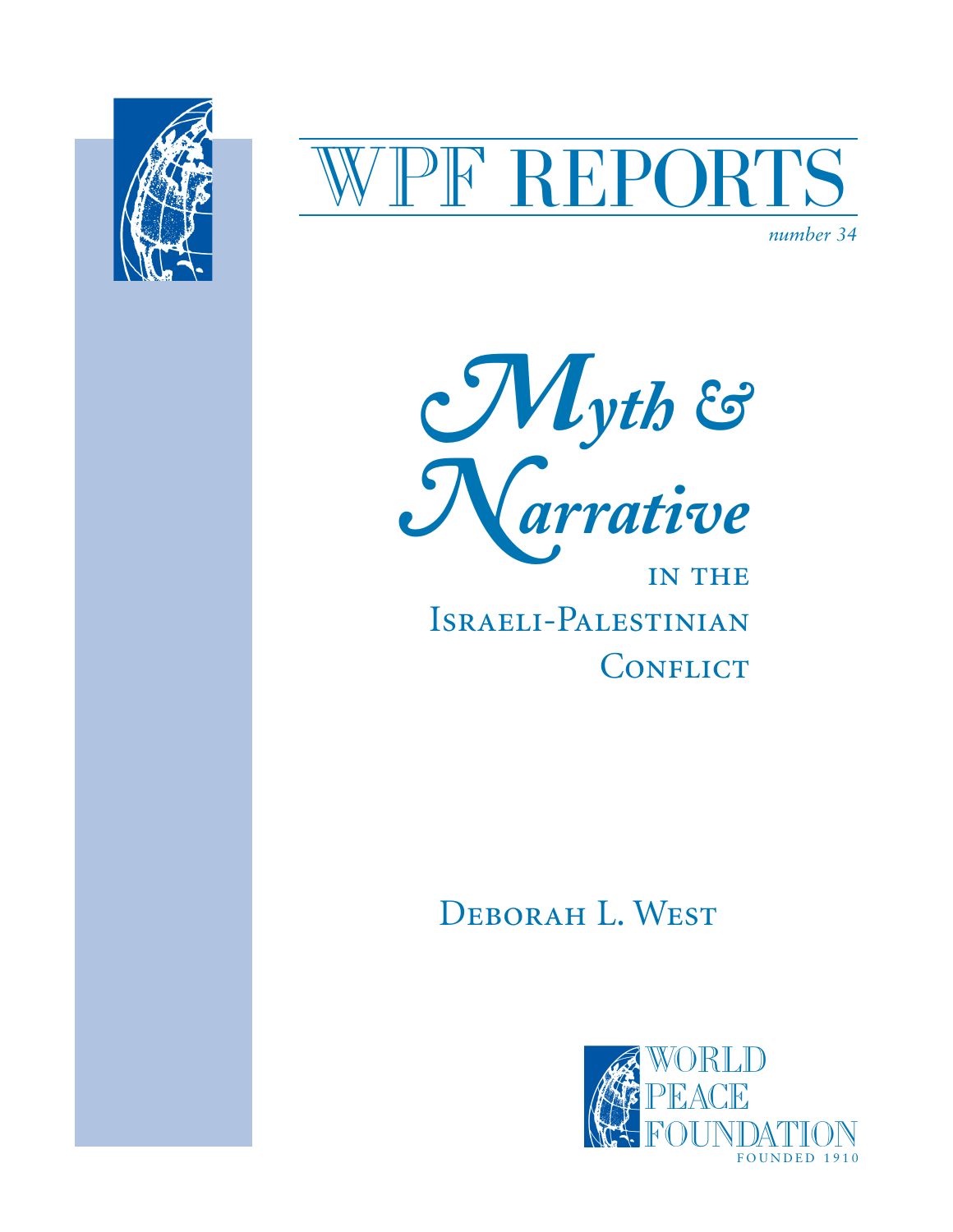#### **THE WORLD PEACE FOUNDATION**

The World Peace Foundation was created in 1910 by the imagination and fortune of Edwin Ginn, the Boston publisher, to encourage international peace and cooperation. The Foundation seeks to advance the cause of world peace through study, analysis, and the advocacy of wise action. As an operating, not a grant-giving foundation, it provides financial support only for projects which it has initiated itself.

Edwin Ginn shared the hope of many of his contemporaries that permanent peace could be achieved. That dream was denied by the outbreak of World War I, but the Foundation has continued ever since to attempt to overcome obstacles to international peace and cooperation, drawing for its funding on the endowment bequeathed by the founder. In its early years, the Foundation focused its attention on building the peacekeeping capacity of the League of Nations, and then on the development of world order through the United Nations. The Foundation established and nurtured the premier scholarly journal in its field, *International Organization*.

Since 1993, the Foundation has examined the causes and cures of intrastate conflict. The peace of the world in these decades has been disturbed primarily by outbreaks of vicious ethnic, religious, linguistic, and intercommunal antagonism within divided countries. The episodes of brutal ethnic cleansing that convulsed Rwanda, Bosnia, and Kosovo are but the best known and most devastating of a rash of such attempts to oust rivals across the globe. Few places are immune from some variant of this internecine warfare, whether the immediate battles are over religion, language, appearance, or color differences. Thus, the Foundation is active in and studies the problems of Cyprus, Sri Lanka, and the Sudan, and has worked in and studied the prospects for democracy in Burma and Haiti. It has sponsored research on the role of non-governmental organizations in preventing conflict in ethnically divided societies. It has engaged in feasibility studies regarding the reduction of conflict in Africa by the creation of African crisis response forces. It has analyzed the use of preventive diplomacy in resolving ethnic and other intercommunal conflicts. Its work on truth commissions demonstrates how that method of post-conflict justiceseeking can help prevent future internal conflicts. The Foundation has examined how the United Nations should manage its peace building responsibilities.

Intercommunal conflict often becomes civil war and, in some cases, leads to failed states. The Foundation has actively researched the causes of state failure, and how best to reinvigorate and manage the resuscitation of wounded states.

Contributing to widespread killings in intercommunal conflicts, civil wars, and imploding states is the easy availability of small arms and other light weapons. For this reason, the Foundation engaged in a long-term examination of the small arms problem, and how its licit and illicit trade should be addressed. The Foundation has also analyzed the connection between conflict diamonds and civil war.

Part of the task of the Foundation is to resolve conflicts as well as to study them. The Foundation's work in Congo, Cyprus, Burma, Sri Lanka, Haiti, the Sudan, Zimbabwe, and all of Africa has resolution of conflict as its goal. It has sponsored a detailed study of negotiating the end of deadly conflict within and between states. It is also engaged in an analysis of the successes and failures of African leadership.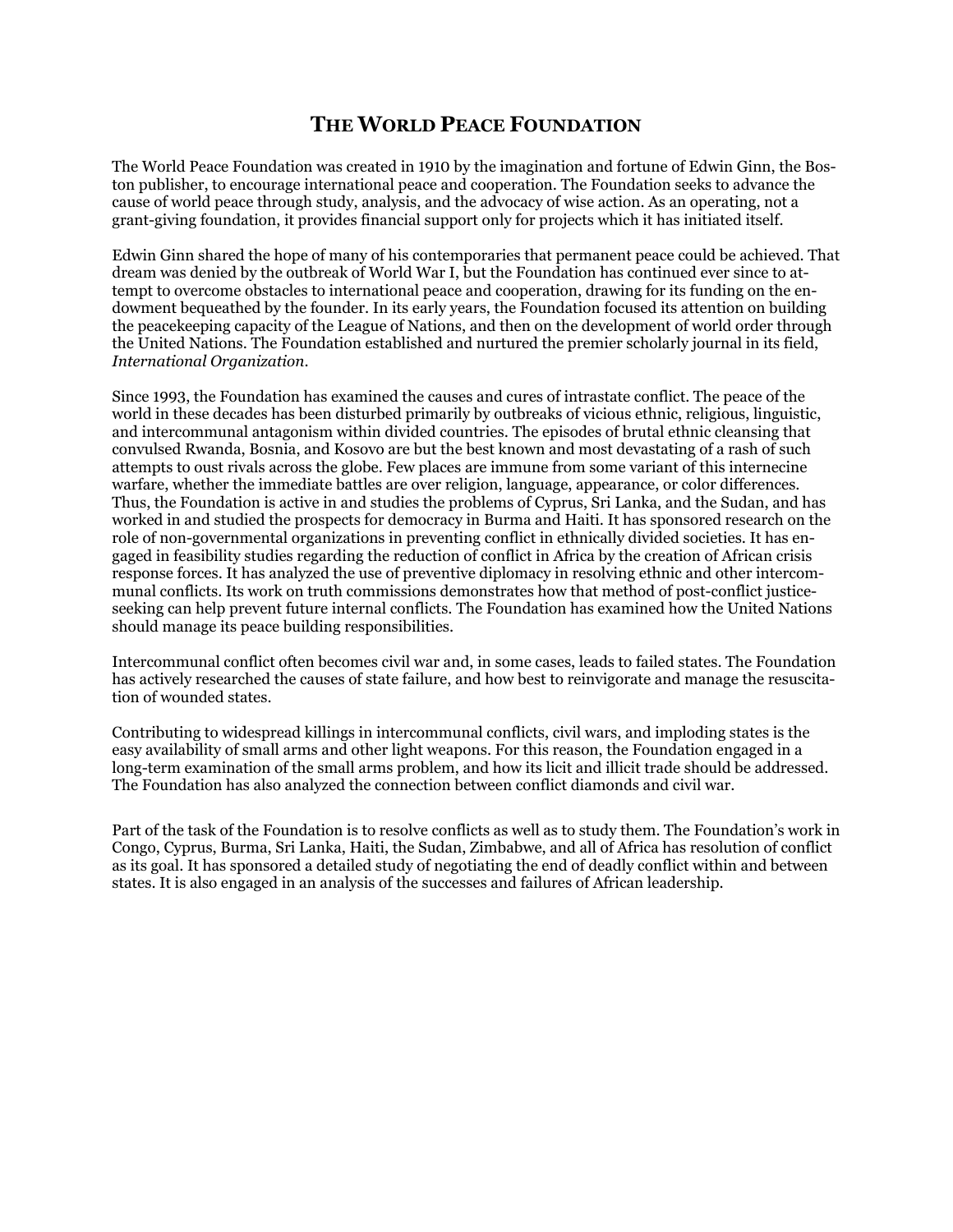# **MYTH AND NARRATIVE**

# **IN THE**

# **ISRAELI-PALESTINIAN CONFLICT**

DEBORAH L. WEST

**WORLD PEACE FOUNDATION WPF PROGRAM ON INTRASTATE CONFLICT AND CONFLICT RESOLUTION, JOHN F. KENNEDY SCHOOL OF GOVERNMENT, HARVARD UNIVERSITY** Cambridge, Massachusetts 2003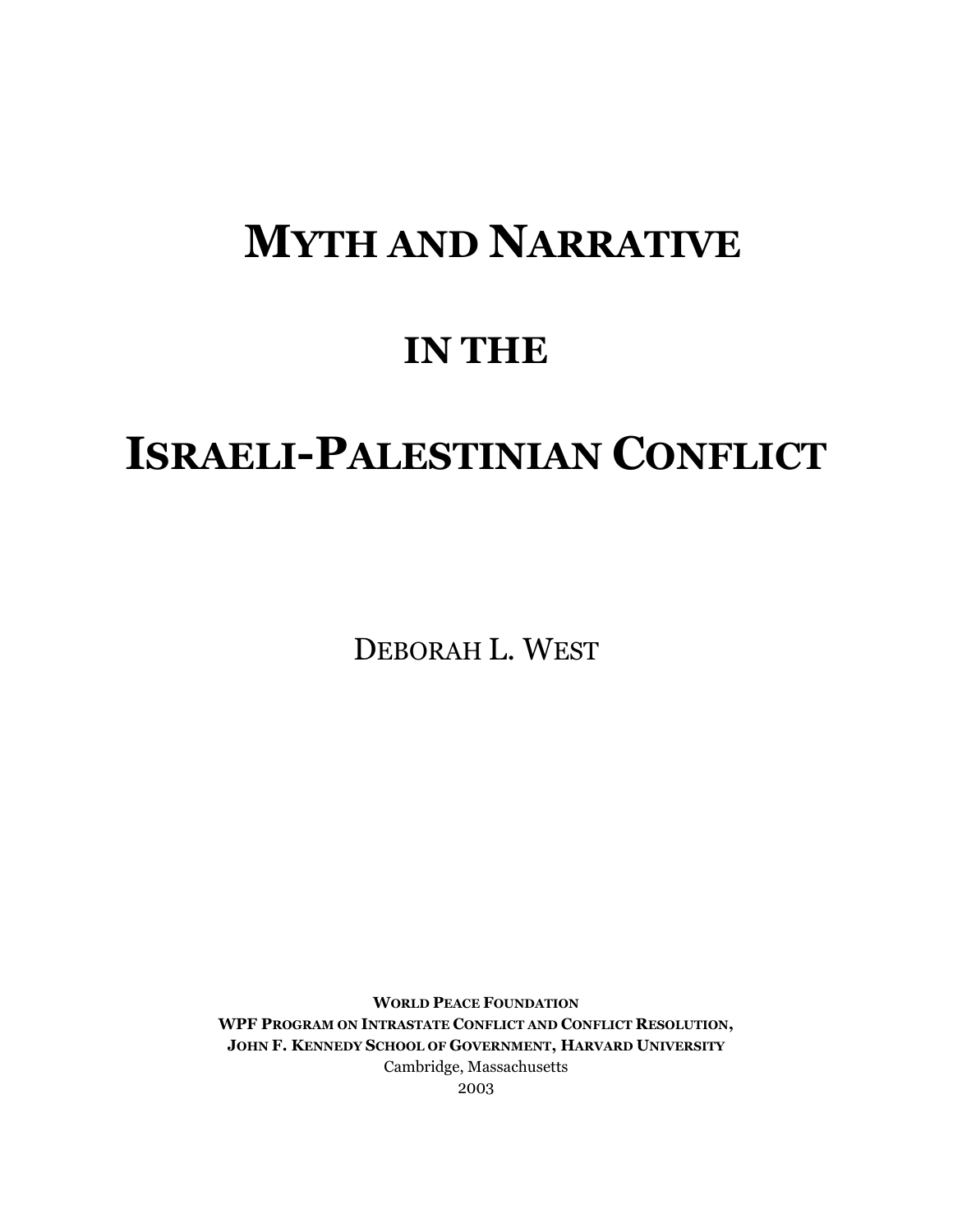#### **BOARD OF TRUSTEES**

Richard H. Ullman, *Chairman*  J. Brian Atwood Peter D. Bell Lincoln P. Bloomfield Catherine E. C. Henn Philip Khoury Thomas M. O'Reilly Kenneth A. Oye James M. Shannon John Shattuck Anne-Marie Slaughter Frederick G. P. Thorne Paul Van Slambrouck Robert I. Rotberg, *President*

Copyright © 2003

#### **WORLD PEACE FOUNDATION**

79 John F. Kennedy St. Cambridge, Massachusetts 02138 Tel: 617-496-2258 Fax: 617-491-8588 E-mail: world\_peace@harvard.edu www.worldpeacefoundation.org

All rights reserved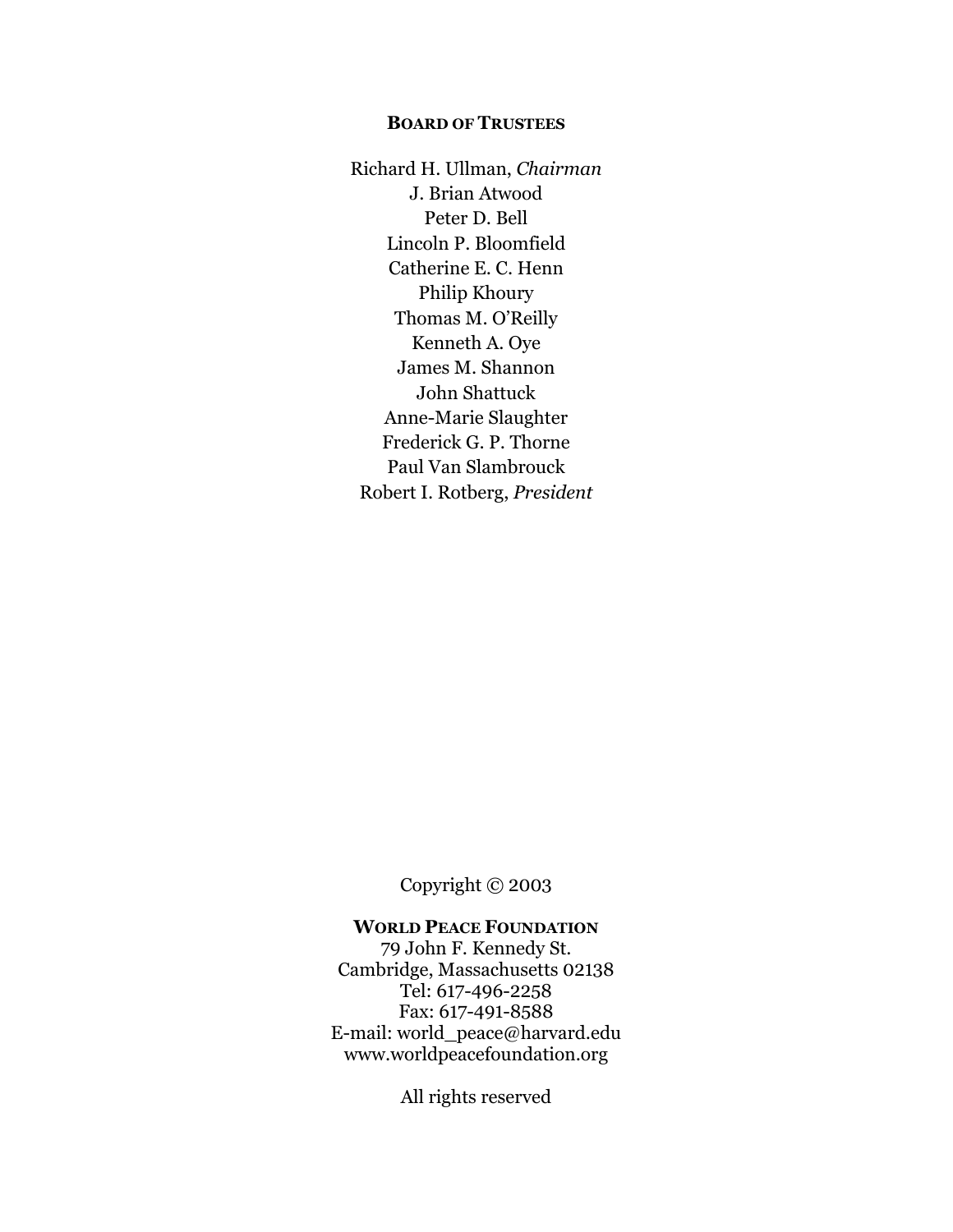# *CONTENTS*

| The Function of Narratives: Coexisting or Bridging?      | 3               |
|----------------------------------------------------------|-----------------|
| <b>Suffering and Justification</b>                       | $5\overline{)}$ |
| <b>Compromise and Compassion</b>                         | 7               |
| The Dynamics of Conflict/Nationalism                     | 8               |
| <b>Zionism: Origins and Controversies</b>                | 9               |
| <b>Reconsidering Identity</b>                            | 10              |
| The Search for Peace and the Drive Toward War            | 11              |
| <b>Questions, Probability, and Practicality</b>          | 13              |
| <b>History and Interpretation</b>                        | 14              |
| <b>Busting the Myths (or Making Myths less Relevant)</b> | 15              |
| Participants                                             | 17              |
| <b>Books of the World Peace Foundation (since 1980)</b>  | 19              |
| <b>Reports of the World Peace Foundation</b>             | 21              |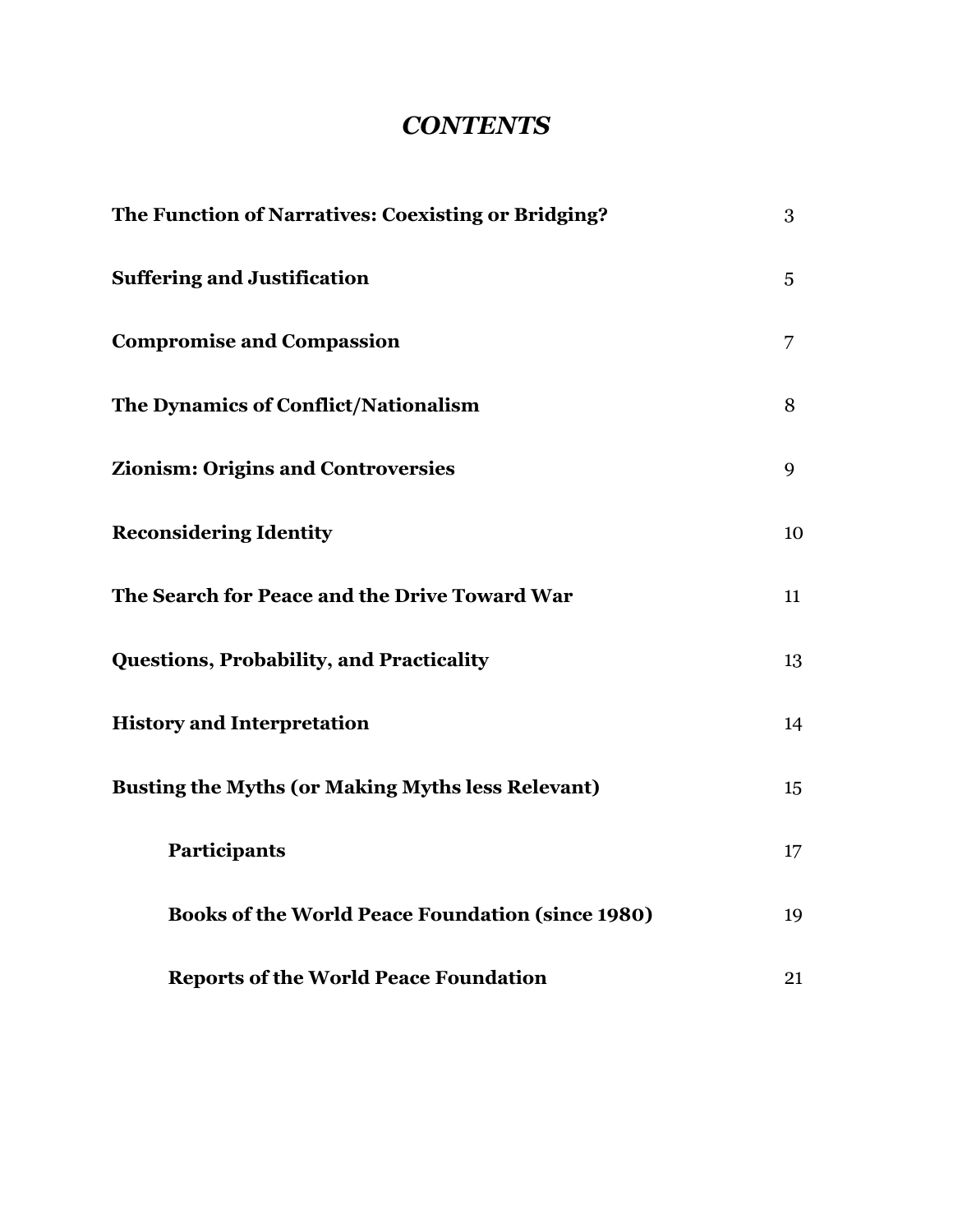*Deborah L. West is Program Associate, World Peace Foundation and WPF Program on Intrastate Conflict at the Kennedy School of Government, Harvard University.*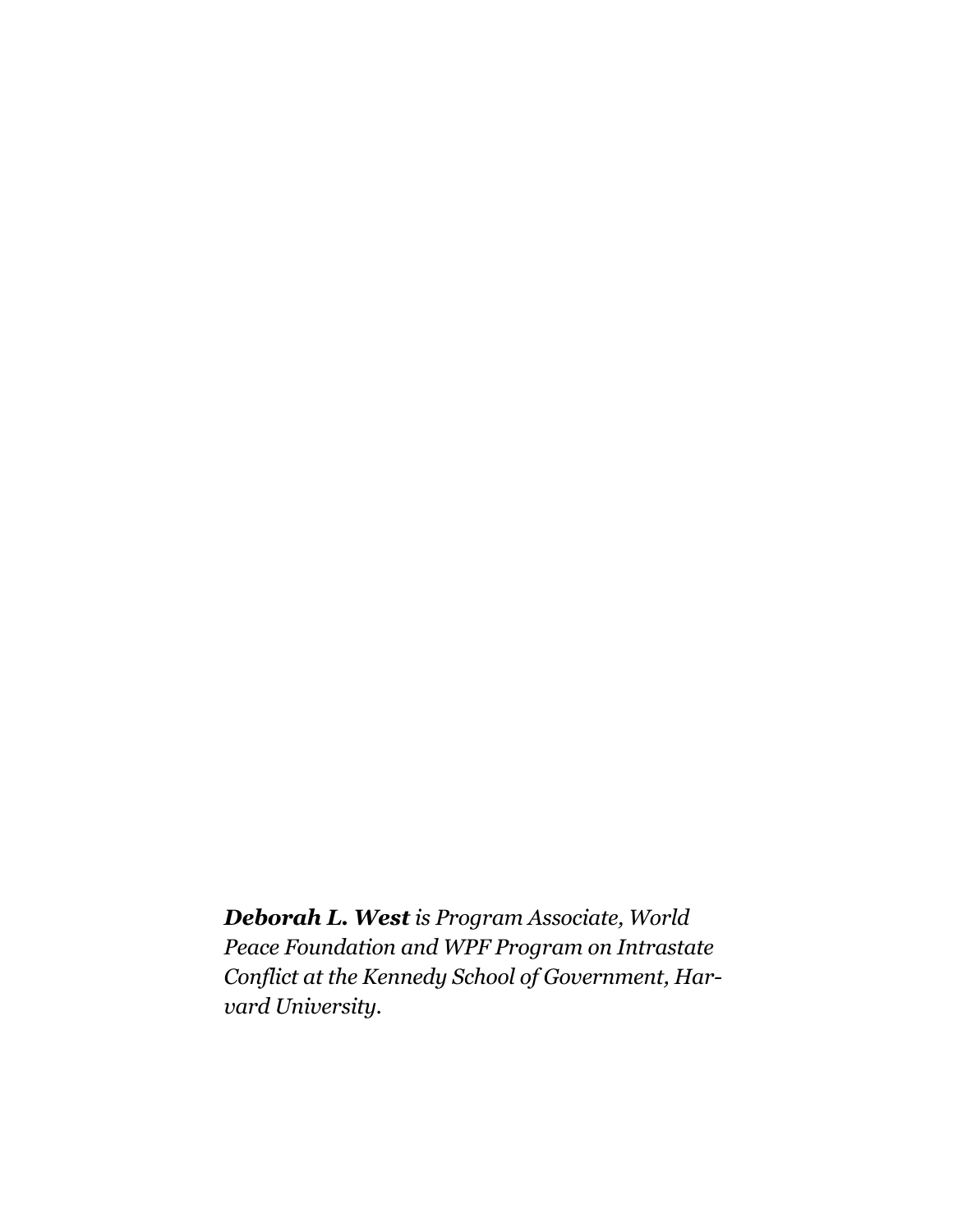#### **REPORT OF DISCUSSIONS**

#### **Myth and Narrative in the Israeli-Palestinian Conflict**

Conference: February 27–March 1, 2003 John F. Kennedy School of Government Cambridge, MA

*The following is intended to provide a non-individually attributed report of the discussions at the "Myth and Narrative in the Israeli-Palestinian Conflict" conference held February 27-March 1, 2003 at the John F. Kennedy School of Government. Debate was spirited throughout the conference, and participants often disagreed strongly regarding the many controversial issues. Items included in this summary do not necessarily reflect the author's opinion or that of all conference participants. Instead, this report seeks faithfully to capture the sense of debate and the character of the important questions raised during three days of intense discussion. Participants had the opportunity to review the report and submit their comments but were not asked to sign it or to agree or disagree with its contents.* 

To what extent is the contemporary framing of the narratives of causality and responsibility for the Israeli-Palestinian conflict reflective of myths and narratives which capture a complete portrait of founding assertions? To what extent does each side's core narrative assist conflict resolution? To the extent that there are narratives which delegitimize the other party to the conflict, can they be confronted? These were the underlying questions which framed the discussion of Myth and Narrative in the Israeli-Palestinian conflict.

The title of the project reflected certain presumptions, including the definitions of the terms "myth" and "narrative." Although in some contexts the words are used interchangeably, throughout the conference the term "myth" was generally considered to indicate a story, often about the origins of a group, which was not historically true. (It should be noted that not all falsehoods are myths.) The term "narrative" was used to indicate a person or group's story of what they perceived to have happened. Narratives may or may not be historically "true;" a single event can contain multiple, potentially overlapping and competing narratives because of the experiences and perceptions of the participants in an event. Myth generally holds a negative connotation, narrative a positive one.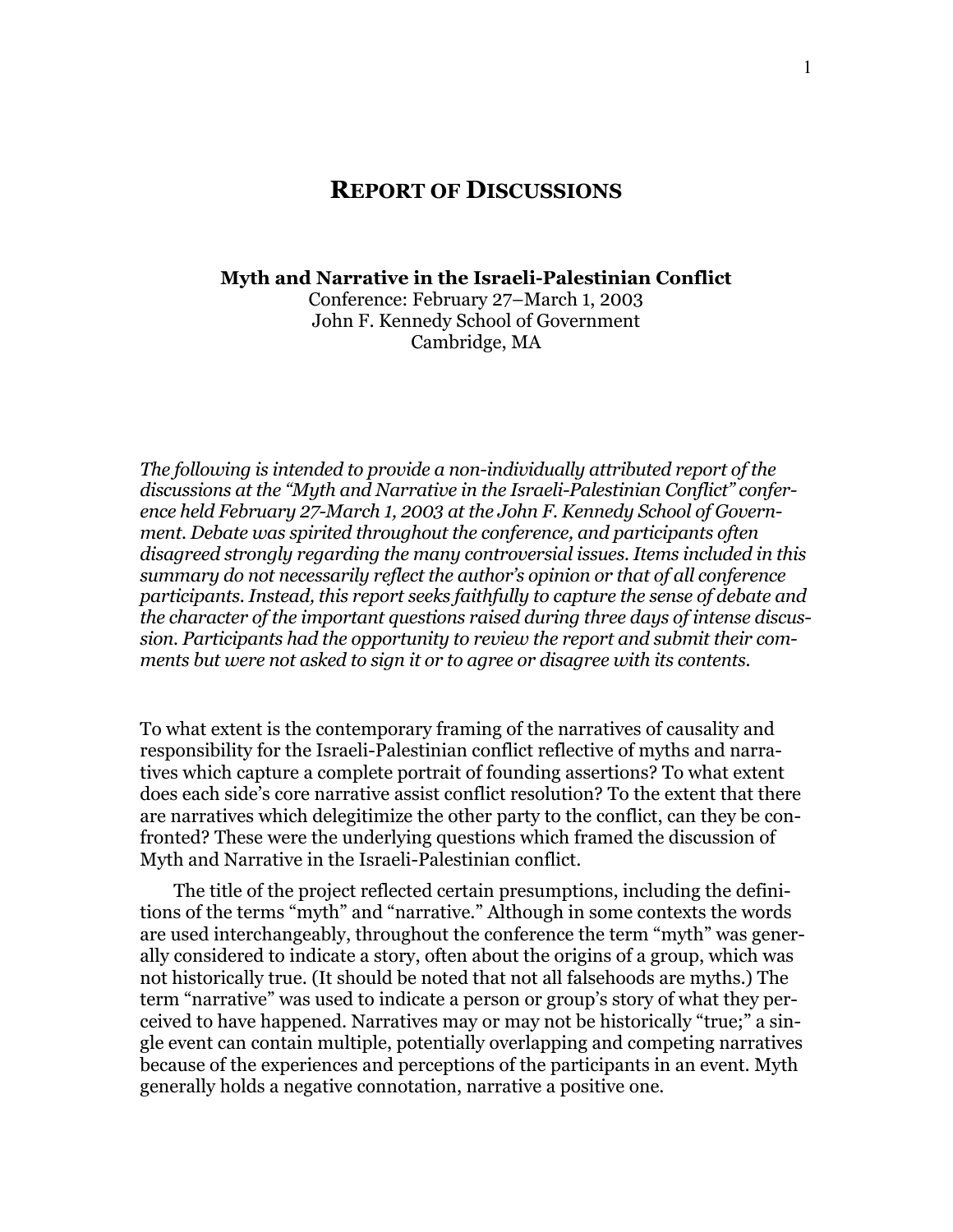It has been argued that national narratives (or myths) are essential in providing the continuity that people need for collective action. Even if a particular myth or narrative is conceived as a rationalization or an untruth, it can still serve as an organizing principle. For example, the British used founding myths of British military success and the traditional "stiff upper lip" to strengthen citizens' resolve during World War II.

The power of such myths and narratives can echo through time. As Orwell said, "Who controls the past controls the future. Who controls the present controls the past.["1 M](#page-7-0)yths are most effective and most dangerous when they remain unrecognized for what they are. If one believes in objective reality, it is distressing to realize that facts are not always the driving force in human behavior. Most conference participants agreed that conflict arises when one set of myths is seen as degrading to the other. However, it is very difficult to "bust myths" if a population is not ready. Timing and context play an important role. (When, for example, were European nations prepared to confront their complicity in the Holocaust? Israelis are able to bust their own myths because of their maturity as a nation, whereas Palestinians lack a nation from which to reevaluate and rephrase their narratives.)

There clearly is a connection between myths and narratives and what political options are entertained (or not). Myths do motivate collective action/inaction.

Despite being constructs, myths do not solely have a negative effect. For twenty years after World War II, countries in Western Europe homogenized their previously highly divergent national narratives. Even accounting for other factors such as economics and a police presence, Stephen Van Evera asserts that the homogenization of myth has helped to strengthen European peace for over fifty years.[2](#page-7-1)

During the conference, two strong caveats arose with regard to viewing history through the lens of myth and narrative. The first was a warning to heed inequality at every historical juncture. Equal weight cannot be given to Nazi myths vs. Jewish myths regarding the Holocaust, Afrikaner mythology and British mythology regarding the Anglo-Boer War, or Palestinian myth vs. Israeli myth. Another warning concerned how easily even seemingly positive myths can be turned into destructive propaganda and ideology. This problem can best be avoided through a scrupulous search for truth and justice. The participants in the conference largely agreed that intellectuals hold a particular responsibility for revising the historical record and reinforcing those who try to tell the truth.

Several participants noted that there was no contradiction between paying attention to myths and being concerned with truth. Those who study myth and narrative must pay careful attention to the persons who propagate which myths and which narratives, and why. Such a study can be a part of a process of finding the truth.

 $\overline{a}$ 

<span id="page-7-1"></span><span id="page-7-0"></span>

<sup>&</sup>lt;sup>1</sup> George Orwell, *1984* (New York, 1948, 1992, rev. ed.), 32.<br><sup>2</sup> Steven Van Evera, "Primed for Peace: Europe after the Cold War," *International Security*, XV (1990/91), 7–57.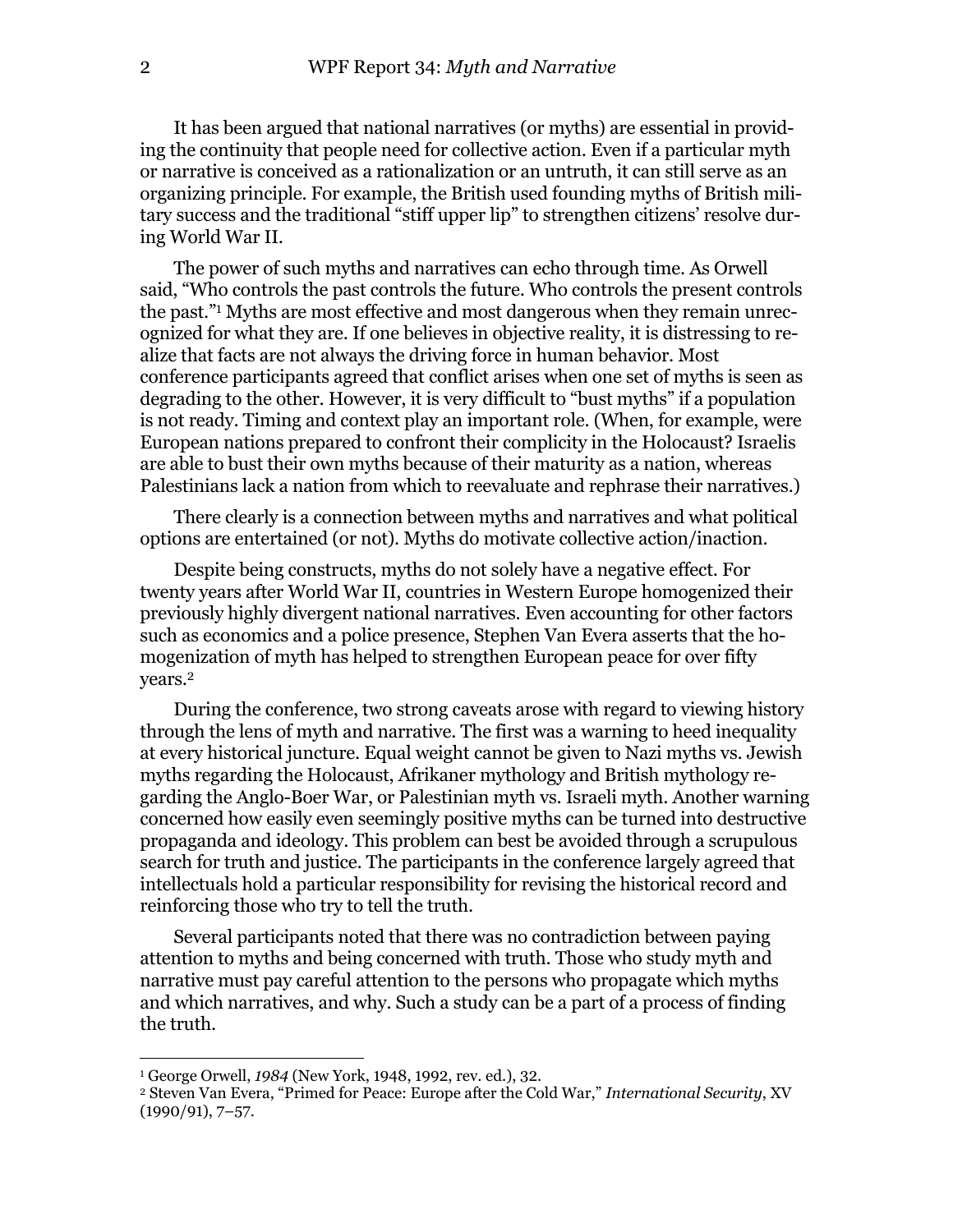#### **The Function of Narratives: Coexisting or Bridging?**

The function of narratives was discussed at great length. It was suggested that in the Israeli-Palestinian conflict, each side's narrative is rooted in fear and insecurity, albeit for different reasons. Each side fears destruction, and, in another sense, each side fears peace. If peace comes, each side will have to reorganize itself. This process is difficult because it is psychologically easier to organize against a clearly defined opposing force than without one. In order to move beyond the traditional opposition, each side must recognize and legitimize the other side's fears as well as its own.

During the conference, there were two main streams of thought about how to deal with fears and compromises. One solution called for two narratives. Those narratives do not have to be equal or unproblematic. However, as soon as one side feels secure in its own narrative, it becomes more willing to look at the other's narrative. Ideally, both narratives would have points of agreement, and points of disagreement, but mutual respect for each. This solution was seen as more practical in the short- and medium-term.

The other option, considered by some participants as academically preferable and practically impossible at this point, was to create a bridging narrative—a single narrative which could encompass the narratives of both sides to the conflict.

In a two narrative solution, there is also space in the middle which should not be lost. Each side can focus on that space in the middle and how each might fit into such a space. It is possible to delve deeper into parts of history that have been ignored and thereby to recapture a richer history. In the past fifty years, an "unpicking" of the diverse experience has occurred, suggested one participant. It is not necessary to weave all of the narrative strands into one history, but to compel people to respect the diversity of narratives. Is pity the bridging mechanism? Or is compassion?

Some participants felt that the dual narrative option was more conducive to a two-state solution. Others urged a bridging narrative regardless of whether the solution were one-state or two-state in character. A bridging narrative could focus on human concerns rather than national ones. Whether Zionism was colonialist or nationalist, Palestinians were uprooted from their land. A bridging narrative can talk about Zionism being very positive for Jews and disastrous for Palestinians at the same time. Both stories can be true; one need not be false. Collective identity of the one does not have to be built on the negation of the other.

A bridging narrative should not be seen as reductionist; it is intercultural rather than multicultural, suggested some participants. A good bridging narrative can include discreet narratives with many contact points. Other participants noted that within narratives certain terms such as "ethnic cleansing" can be very provocative. Some noted that it is important not to idealize the victim, which often is an ethnic group which under different circumstances would have acted in the same way as the victimizers. For example, it is important to recognize that not all events or general trends occurred uniformly. It is clear that in 1948 Israel oc-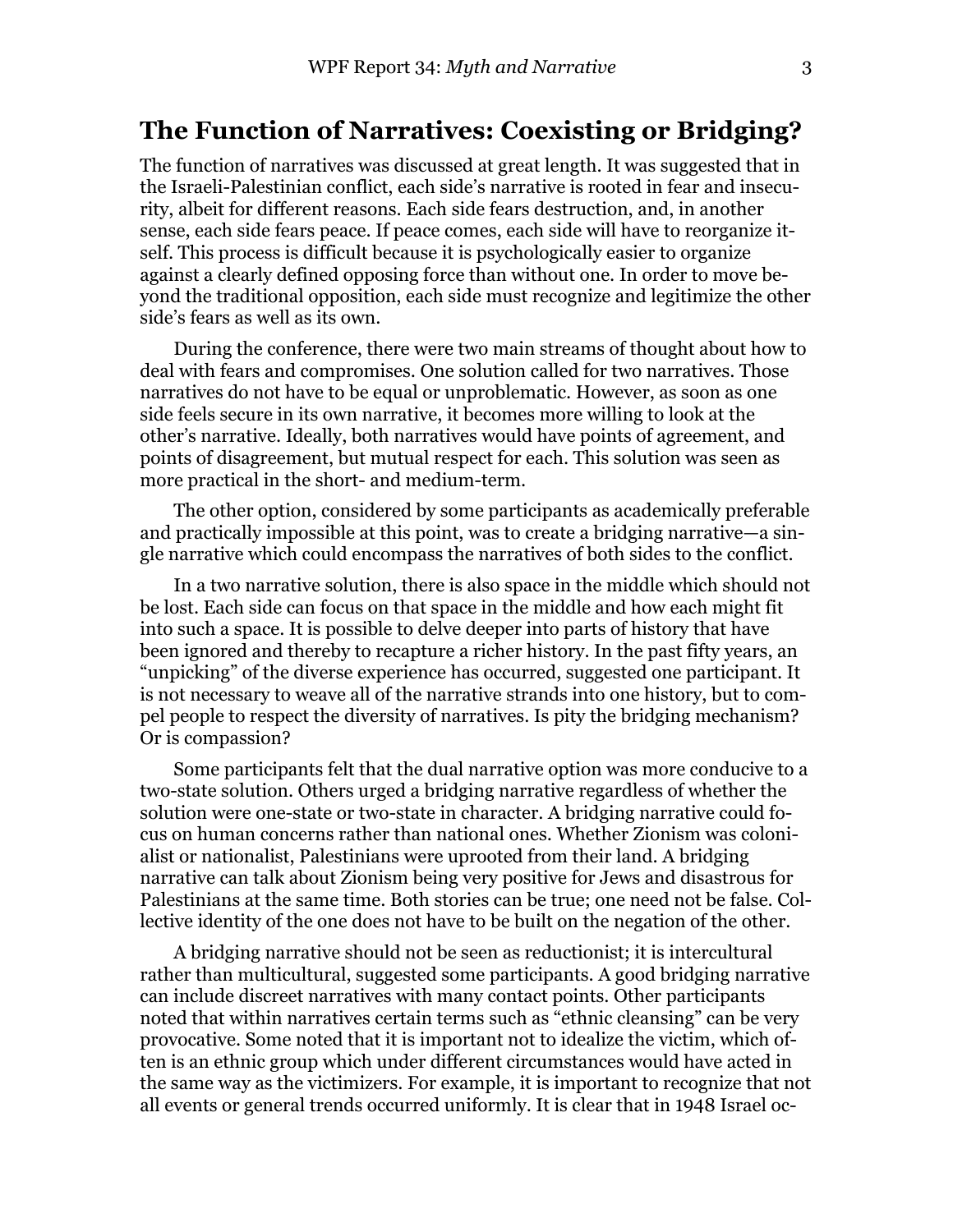cupied Palestinian villages, that Arab forces attacked Israel, that there was Palestinian and Arab resistance, that many Palestinians fled for their lives, and that villages were destroyed.

However, some participants noted that the motives of the Israelis were somewhat less clear. What was the Israelis' intent? In 1948, why were Muslim villages emptied but not Christian Arab villages? Some commanders decided on their own to leave certain Palestinian villages intact, or to allow expelled villagers to return—how do these facts affect overall policy? The level of Palestinian/Arab resistance is also contested. Most localities decided not to resist by force.[3](#page-9-0)

Difficult questions about the use of truth and myth were raised. Can emphasizing truth lead to greater conflict? Can an untruth that encourages peace be beneficial? The group largely agreed that in the long run the truth would come out, and not addressing it earlier would only lead to greater conflict. Only so much can be expected from truth, however. The example of South Africa's Truth and Reconciliation Committee was given. Few South Africans believe that the TRC's work led to real reconciliation, but many do believe that some truth and some restorative justice were achieved.

The point was made that both sides of the Israeli-Palestinian conflict tend to cling to "combat narratives," which are useful for mobilizing support, but not helpful for achieving reconciliation. One participant suggested that a bridging narrative could place most of the blame for the origins of the conflict on the Christian West, and earlier anti-semitism.

On the Palestinian side, it was suggested that there is a feeling that if the Christian West were held responsible, that fact would legitimate Zionism. Also, some Palestinian voices lump together the Christian West and Zionism as both being European and colonialist. In addition, it was noted that Zionism also sprang from an urge to avoid assimilation, although that avoidance became a more pressing goal after World War II. Nonetheless, taking the Christian West into account could narrow the narrative gap; some suggested that it could serve as a "hate soaker." There was disagreement as to whether this approach would be useful or simply diversionary.

Some members of the group said that the way in which the Zionist project was fulfilled was in many fundamental ways wrong, and that many wrongs continue today, which in some sense continue and elaborate past policy. The group could not agree on how (or if) the Zionist project could have been prosecuted without forcefully displacing Palestinians.

The nature of the Arab-Israeli encounter must be examined and the truth agreed upon. This must be the basis of a new narrative in either case, suggested the participants.

1

<span id="page-9-0"></span><sup>3</sup> Benny Morris, *The Birth of the Palestinian Refugee Problem, 1947–1948* (Cambridge, 1987).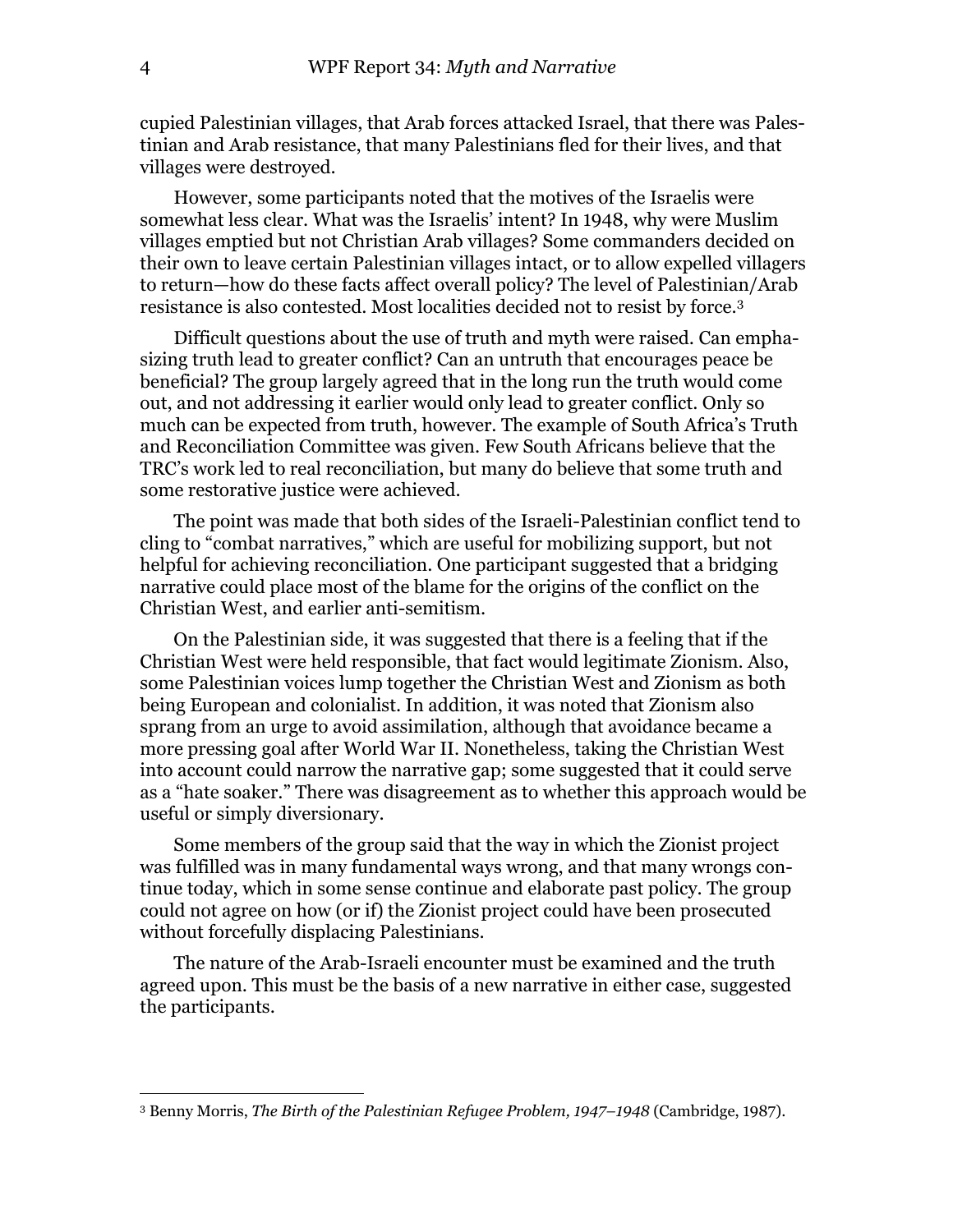### **Suffering and Justification**

Suffering is a real and indisputable personal emotion. Some participants observed that in the Middle East it has often been downplayed and/or exploited for political purposes. Because of the nature of suffering and each individual's experience, it should never be used as a source of comparison. From a humanistic perspective, there is no way to justify suffering.

The Palestinian experience of suffering has involved not just death and personal injury, but humiliation and denial of personal freedom and opportunity, observed some participants. These are different kinds of pain that are real and experienced daily.

The images of Palestinian suffering that appear in the Arab media almost exclusively concentrate on suicide attacks on Israelis. Several participants who disagreed about other aspects of the Israeli-Palestinian conflict concurred that this focus has several negative consequences. Palestinians are not offered help by Arab nations because they are seen as heroic fighters not in need of assistance. The Arabic media shows only the "heroic" bombers; it does not show the main issues, such as what happens on the ground on a daily level, or what drove the suicide bombers to their missions. Arab nations use Palestinian suffering to deflect their citizens from examining the numerous problems in their own countries. As well, the depiction of Palestinians as largely helpless against a powerful Israel reinforces the perception of Arabs as victims and discourages them from taking action against their own problematic regimes. Participants felt that if the Arab press and television gave more coverage to their own problems—and worked to resolve them—they would have more energy and credibility to aid the Palestinians.

Another issue that arose was the problem of being a victim vs. being the victimizer, and the different types of suffering that accompany each. Groups often struggle over the question of who has suffered more. When a group is defined as a victim, it is not inclined to take responsibility for other actions or individual identity. One participant cited his work with the children of Nazi perpetrators and Holocaust survivors' children in the U.S., Israel, and Germany. This group comprised people from current conflicts, and sought to discover whether the way the group worked (through storytelling and narrative) would prove helpful in resolving the current conflict. The Jewish people in the group felt more comfortable with the Germans than with the Palestinians. Some of them already knew the Germans and had a relationship of trust, and most felt culturally closer to the Germans than to the Arab Palestinians. Finally, they felt more comfortable being the recognized victims than to exercise responsibility for being partial victimizers of Palestinians.

Being entrenched in the role of victim is a major divide between Israeli Jews and Palestinians, and both groups usually struggle over the question of which one suffered more. Jews cite their parents' and grandparents' experiences during the Holocaust, and Palestinians cite their parents' and grandparents' experience in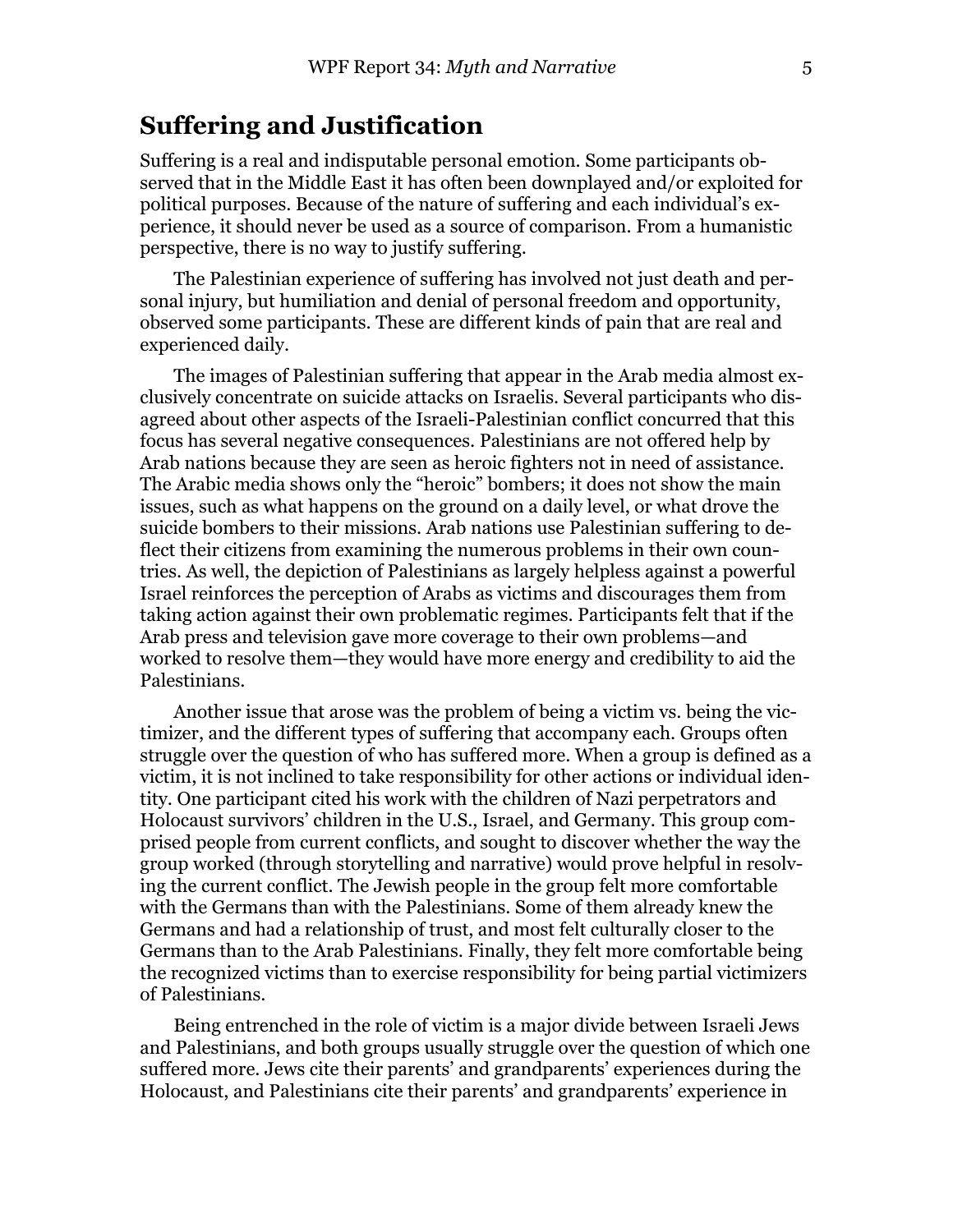1947–1948, as well as their painful current experiences. Both narratives are real, but there is a function beyond reality that creates a "secondary game" of perception and competition. Most participants agreed that it was very important to understand that suffering should not be ranked. However, different moral meanings can be attached to suffering. There is a suffering from being an oppressor and a suffering from being oppressed, but they cannot be equated.

It was also observed that there is a lack of parity between Jewish Israeli and Palestinian narratives. The Jewish narratives tend to be more coherent and constructed, whereas the Palestinian narratives tend to be more broken. This phenomenon is not unlike the stories of Holocaust survivors, the majority of whose narratives were also broken after World War II, when and if they could talk at all. The overall Holocaust narrative grew in cohesion over the next few decades, which not all participants saw as a positive development.

Regarding the idea of the other, it was noted that Israeli Jews are still outsiders in the Middle East. Most are much more European or Western in orientation. Few speak Arabic. This issue has not been dealt with and would have to be addressed with the advent of peace. One element common to both narratives is the idea that both Palestinians and the post–World War II Zionists were/are refugees. It was suggested that this commonality could lead to greater mutual understanding (as in the case of American Jews supporting the U.S. Civil Rights movement) but often it does not. One participant noted that a major difference lies in the conditions after the suffering were experienced. If those who suffered feel secure about themselves in the aftermath, it is easier to allow their natural empathy to be expressed. If they are not, however, their fears will remain.

It was clear to most participants that each side of the conflict needs to recognize the suffering on the other side in order to move forward. Jewish Israelis have limited exposure to the daily suffering of Palestinians in addition to a very different view of the displacement which happened in 1948. Recognition of Palestinian suffering was urged, as was the Israeli government's removal of its chokehold on Palestinian society. Palestinians, as well, were considered to be largely unempathetic with the Jewish Israeli position. Some participants noted that given the plight of Palestinians today, it is difficult to have empathy with Israel's pain regarding the Holocaust and fear of suicide bombings and other acts of terror aimed to evict its state from the region. Nonetheless, other participants declared that such a recognition of Israeli fears is absolutely necessary.

The first steps toward reconciliation on both sides must include recognition and apology. Some participants argued that these steps could take place even before difficult practical issues such as the right of return and the end of terror attacks are addressed, while others felt that concrete solutions should of necessity come first. Although the participants generally agreed that recognition and apology were important, there was a feeling that the sentiment on both the Palestinian and Israeli street would be against reconciliation. Another next step would be to increase bi-communal experiences.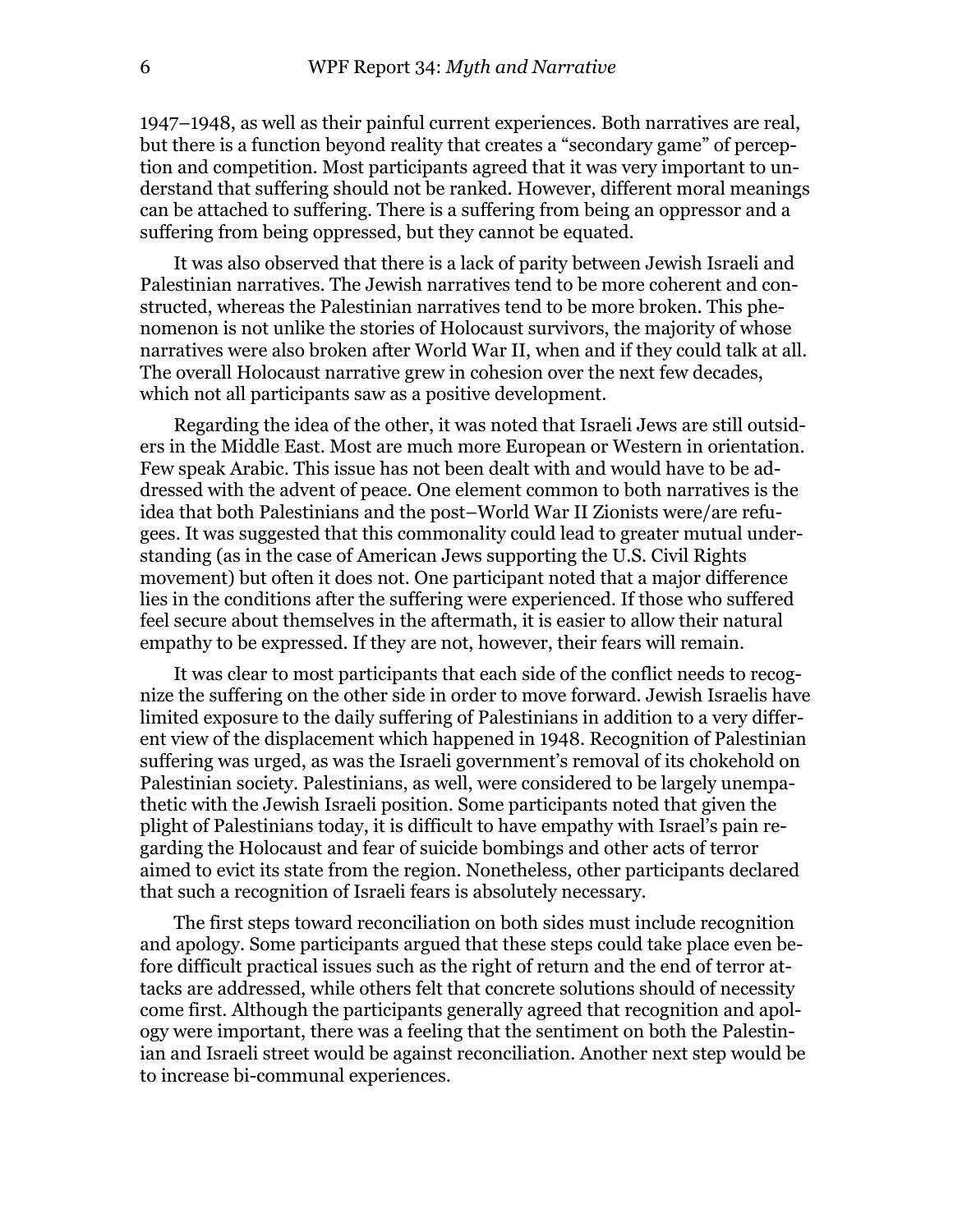#### **Compromise and Compassion**

A core element of the Israeli Jewish narrative, cited one participant, is the return of the Jewish people to its national home. A major component of this core belief is that there is a Jewish people. It is a construction, as are most nations. Some participants felt that the dispossession of another people was not an inherent part of the original Zionist project; others disagreed. For example, there were some Zionists, albeit a minority, who believed in a Zionist binational state.

Even though it is clear why Palestinians have difficulty accepting the idea of the Jewish people returning to its homeland, which negates their own narrative, it is also very difficult for Israelis to reject this part of their narrative. Neither negation should be required for conflict resolution and reconciliation.

Some participants suggested that it is important for Palestinians to acknowledge the narrative of Israeli Jews and to respect it; it is not necessary to agree with it. There must be a parallel acknowledgement by Jewish Israelis of the Palestinian identity. The process of reconciliation involves adopting a joint narrative without abandoning the core element of each narrative.

There was some discussion of the development of a right of Israeli Jews to self determination because they are in the Middle East and have been there for over a hundred years as an immigrant movement and over half a century as a nation. That kind of statement, balanced by statements from the Israeli side, could compose a bridging narrative on which both sides could agree and could be a basis for conflict resolution and the beginning of a reconciliation process which would take place over time. Older narratives could become less important. Yet, Palestinians cannot be expected to accept the legitimacy of the Zionist project, nor can Israelis necessarily accept its illegitimacy. The inherent contradiction between both sides' view of the conflict must be acknowledged and put aside; this contradiction inherently supports the argument for two narratives rather than for one bridging narrative.

New settlements and terrorist acts must stop immediately, the participants recommended, and settling concrete issues of where Palestinian refugees could return must be resolved. They will not be resolved for every refugee given that some land cannot easily be returned, but finding acceptable land to which Palestinians would go would be a positive breakthrough. Walid Khalidi has said that the number who should return should neither offend the Palestinians nor frighten the Israelis[.4](#page-12-0) Several said that before a home for refugees is found, Israel must acknowledge and apologize for the expulsion in 1948. Others added that the Palestinians must acknowledge and apologize for the violence that they have perpetrated.

 $\overline{a}$ 

<span id="page-12-0"></span><sup>4</sup> Walid Khalidi, in private conversation with Ilan Pappe and Linda Butler, 2002.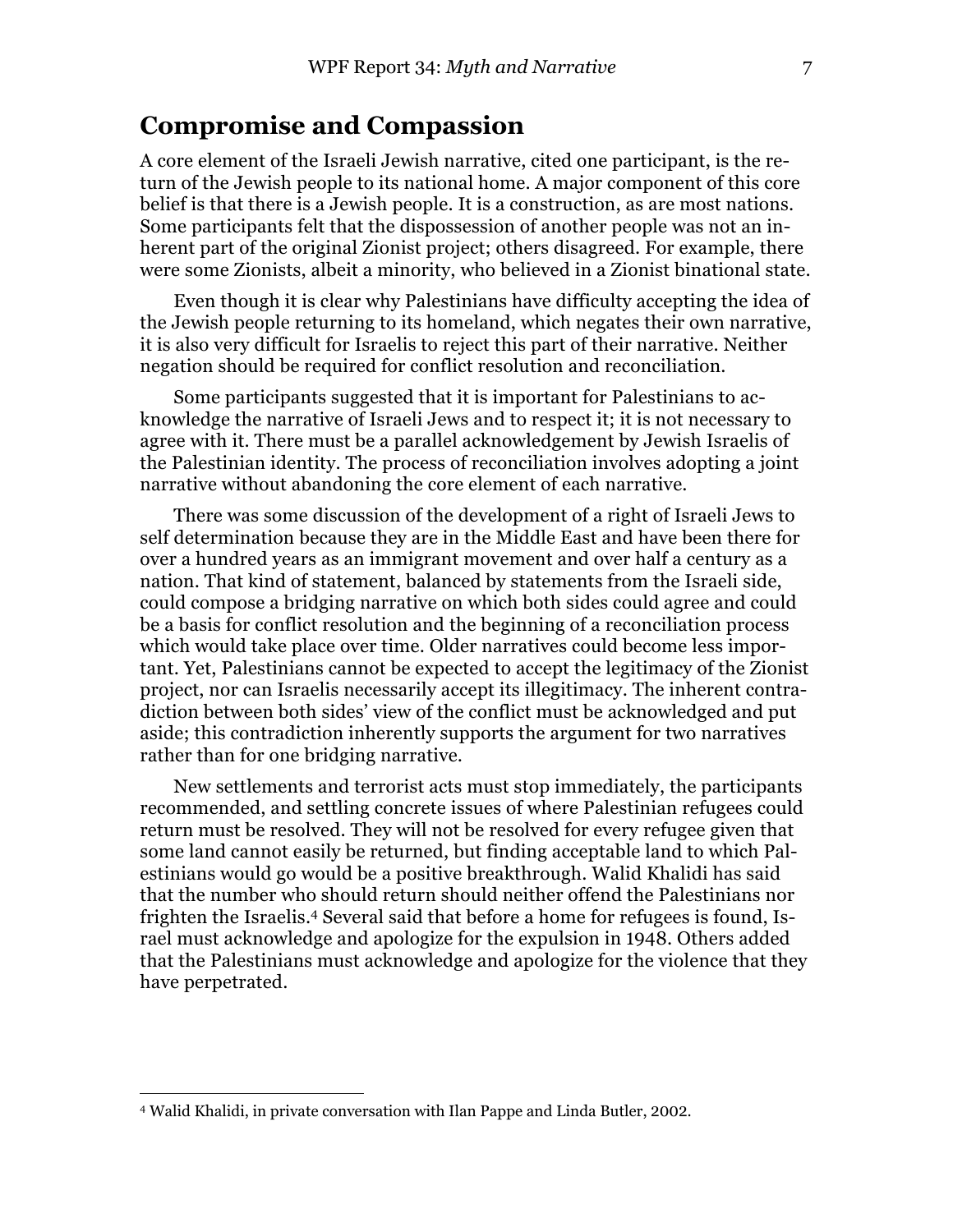## **The Dynamics of Conflict/Nationalism**

During the period leading up to and immediately following the war of 1948, the Israeli-Palestinian conflict appeared to be intractable and irreconcilable; it was protracted, violent, and involved numerous refugees and extensive property damage. This situation posed major psychological challenges to those involved. Basic, universal psychological needs for security were (and are) not being met. In contrast, over time there has been a strong need on each side to develop the psychological strengths necessary to deal with a rival.

The ethos of a conflict is a configuration of central beliefs shared by society members which give society direction, said one participant. The ethos of a conflict is constructed out of a set of themes of belief; myths and narratives are incorporated into this ethos and maintain it. The themes involved in the Israeli/Palestinian conflict include: (1) beliefs about the justness of each side's goals (which simultaneously negates and delegitimizes the other side's goals); (2) security needs; (3) a set of conditions for a secure life; (4) valuing those who provide security; (5) patriotism and attachment to the land; (6) unity; (7) the positive collective self view of the group; and (8) victimhood.

These themes are disseminated throughout a society through schools, public discourse, leaders, etc. In order to move into the track of conflict resolution, the conflict's ethos must be changed. In the 1980s and 1990s, some change toward a more conciliatory ethos took place on the Israeli side, but much of this change in attitude has regressed to the mean of earlier insecurities and corresponding myths as a result of the latest intifada.

According to Palestinians, the conflict between Israelis and Palestinians is between a national group or a group of people living in their homeland and a group of people who came from outside Palestine and developed an ideology as to why Palestine should be their homeland. Whether this project is considered justified is already an ideological statement, not a matter of fact. It was naïve to think that it was possible to establish a Jewish state in the Palestinian homeland without the use of force. That Arabs only understand force is a point of view that is commonly accepted in Israeli society, and untrue, according to some of the participants.

The Israeli-Palestinian relationship has been shaped throughout by fear. This fear must be considered and managed. Palestinians fail to appreciate the fear of Israelis. In turn, Israelis often fail to confront their fears, and a fearful nation with massive weapons is a dangerous nation.

It should be kept in mind that fear is not unique to Israel. It has been a common theme in settler societies, e.g. Americans on the frontier, whites in South Africa. Fear, in these cases, stems from a knowledge that the other party will not accept a claim to territory. Israeli participants again argued that the important antecedent of fear was the collective memory of the Holocaust.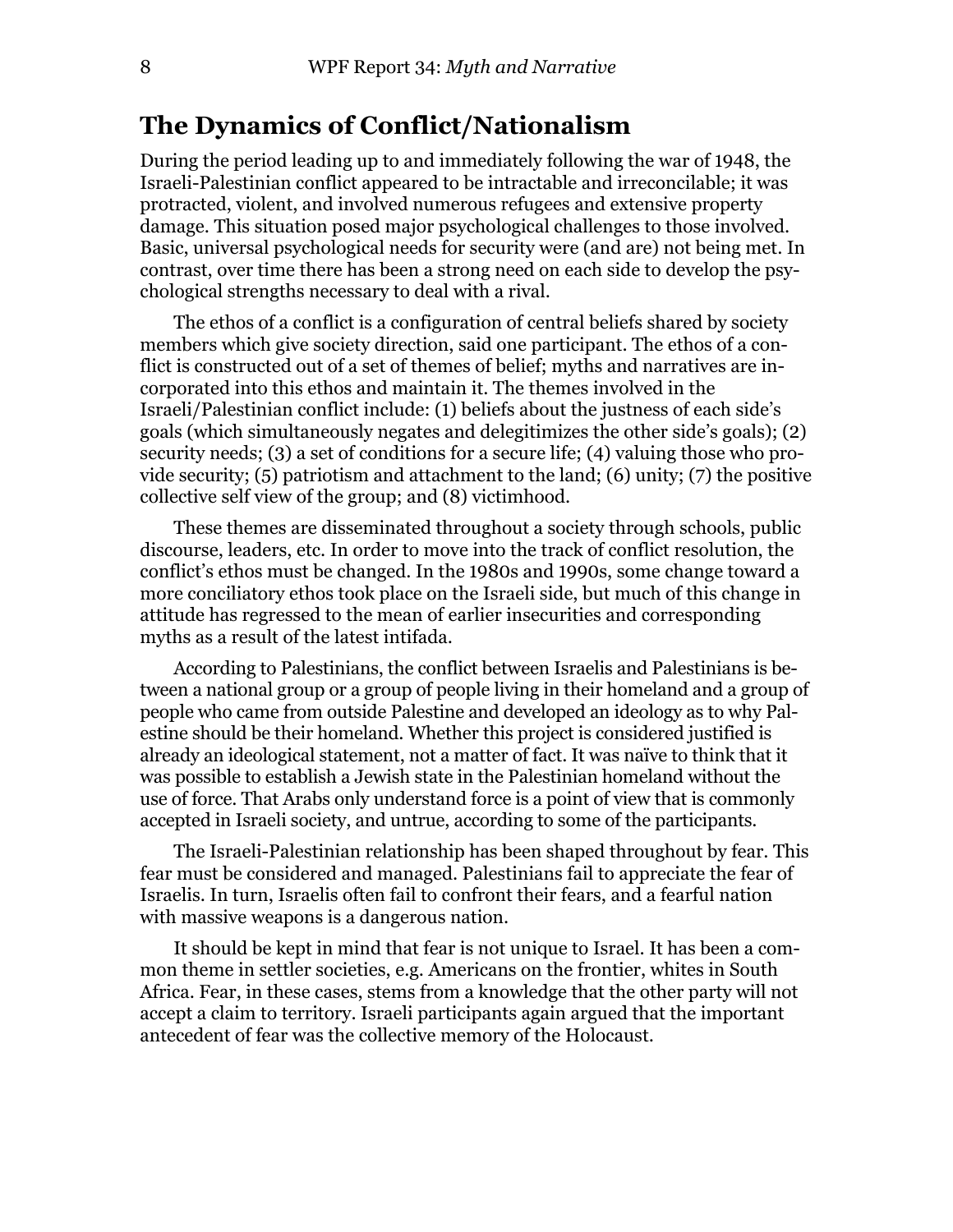Facing fear means facing history and responsibility. For obvious reasons, doing so is not easy. Discrimination and inequality became part of Israeli society, according to some participants, who noted the perception that Zionist policy never hid its sense of superiority over the Palestinians. Even in the framework of the state of Israel, the same process continued in land distribution, immigration, and economic laws. It was suggested that in Israel, it is morally acceptable to prefer Jews over Arabs because the state is "Jewish."

Different perceptions of the Camp David meeting in 2000 are critical to the ongoing debate. Palestinians perceive that the options on the table at Camp David were nowhere near enough, and that Israel had no right to offer land while still continuing to build settlements. In contrast, the Israeli perception/myth is that Prime Minister Ehud Barak generously offered "everything" and that the Palestinians would not even come to the table to negotiate. Because the second intifada erupted immediately after the failure of the Camp David meeting, Israeli fears have fueled a shift to the right in Israeli politics toward self-protection, and away from finding accommodation with Palestinians.

Part of the response of both sides to the failure to forge an agreement at Camp David was a resort to nationalism. One way to reconcile the two sides is to deal with the aggregate experience, not with national character, said several participants. Another is to view the fear of the expeller and the fear of the expelled differently. In general, it is also important to look at all of the other agendas that have been sidelined by the centrality of the conflict.

One participant said that most Palestinians he knew accepted that Israeli society was dynamic, living, and would simply not go away. He added that the critical issue was that instead of addressing and re-addressing the past, the Israeli government continues a policy of settlement which only serves to reinforce the most harmful aspects of past Israeli policy.

#### **Zionism: Origins and Controversies**

There is an ongoing controversy among historians regarding the beginning of nations and how nations express their founding narratives. National narratives can be said to express national identity and can reveal the conflicts and tensions inherent in a nation which may be difficult to detect from the outside. National narratives are complex, and subject to change as the nation itself evolves.

The conferees did not review the historical beginnings of Zionism in the nineteenth century. But it was suggested that there were four main tension points in Zionist identity that have changed as the idea of Israel and its reality evolved.

• There is tension between the historically fragile Jewish identity and the Zionist claim of political, religious, and physical strength. The myth of strength was created because of the weakness (and fear of weakness) lurking beneath Jewish identity.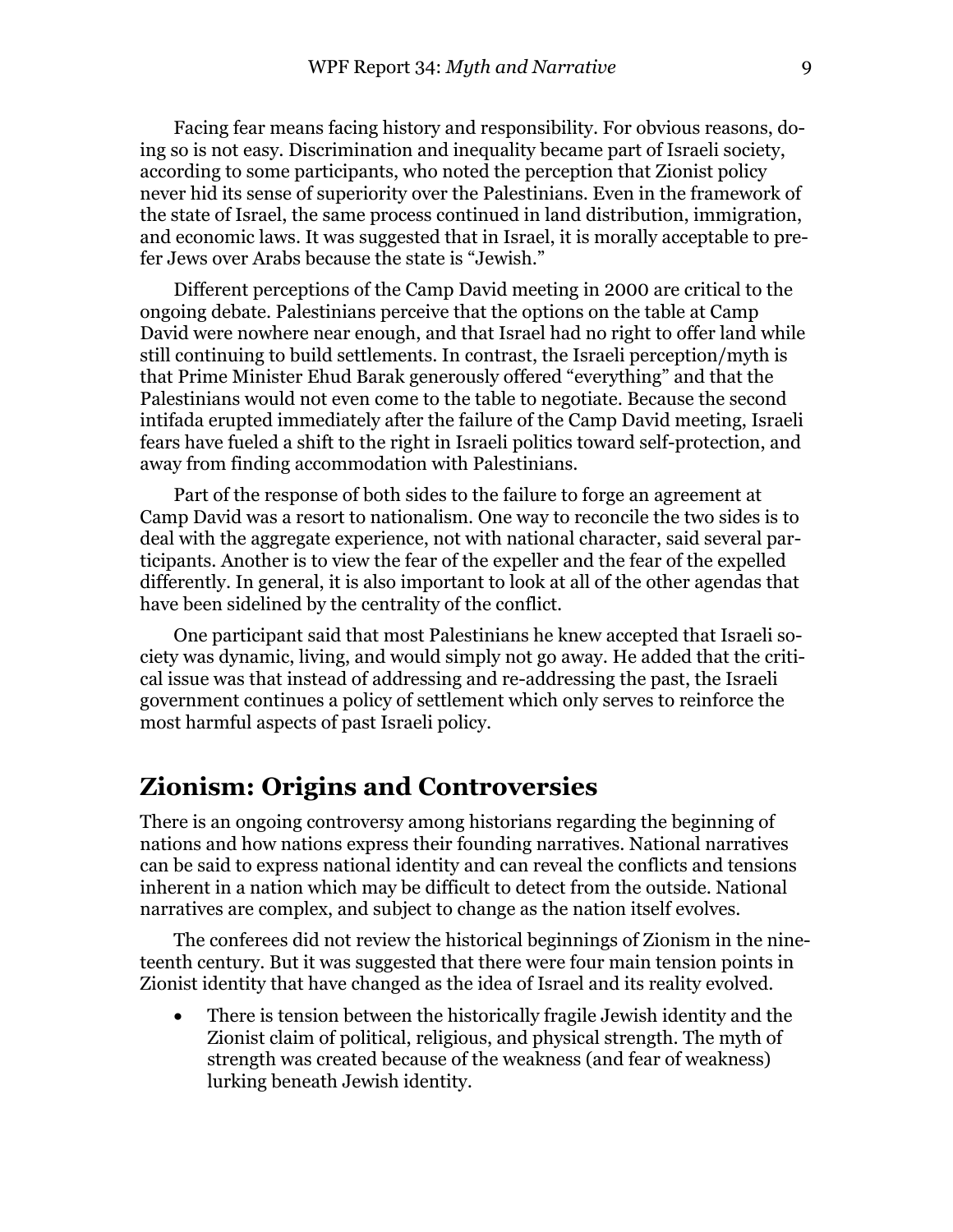- Further tension surrounds whether the Jewish identity really was weak, or whether that idea was reinforced by Zionism in order to strengthen support for a Jewish state. (Jewish strength and creativity can be seen in the diaspora.)
- A related issue questions whether the Zionist movement, in tying its people to the land, deprived them of traditional Jewish intellectualism and debate.
- The anti-semitic depiction of Jews has traditionally been polarized: oppressed and weak on one side versus devious and scheming on the other. Jewish self-estimation also wavers between extremes of strength and weakness. Zionism has neither solved nor reduced anti-semitism.

Reconsideration of Jewish identity and narrative was deemed both possible and necessary. One participant suggested that the Jewish experience of having to move and adapt could help Israelis better to understand Palestinian motives, as the Palestinians are engaged in a struggle for land that they consider theirs.

# **Reconsidering Identity**

Some questions facing Israel include: If Zionism were sometimes flawed in its execution, does that fact invalidate the lives of those who fought for the Zionist cause? Does it invalidate the lives of the generations who were born in Israel who do not see themselves as colonials, but Israelis? How should Israel act in order to rectify past wrongs, without giving up on a national identity based on the idea of a Jewish state? Is this historically possible? Was Israel behaving as a colonial power? If so, was the colonization of Israel different from other colonies because there was a feeling of returning to an ancestral homeland, and because of the post-Holocaust feeling that Israel was the last refuge? Is Israel colonialist since the settlements continue? In the future, will Israelis want to accept one state without worrying who comprises the majority?

Reconsideration of Palestinian identity was urged as well, though there was intense debate as to whether Palestinians, coming from the weakness of being an occupied people and refugees rather than the strength of a nation, were equipped to develop their own narrative, which is in fact still under construction. At what point in time are people no longer refugees?

The issue of Palestinian textbooks provides an interesting and concrete example of the difficulties in forming a Palestinian narrative. A participant described how, in 1994, the Palestinian National Authority was first allowed to issue textbooks. Their efforts began with textbooks for grades 1-6. The texts give the impression that Palestine is a normal country with a long and peaceful history. The books were striking in avoiding the types of language and stories that anyone could criticize (e.g. referring to right of return.)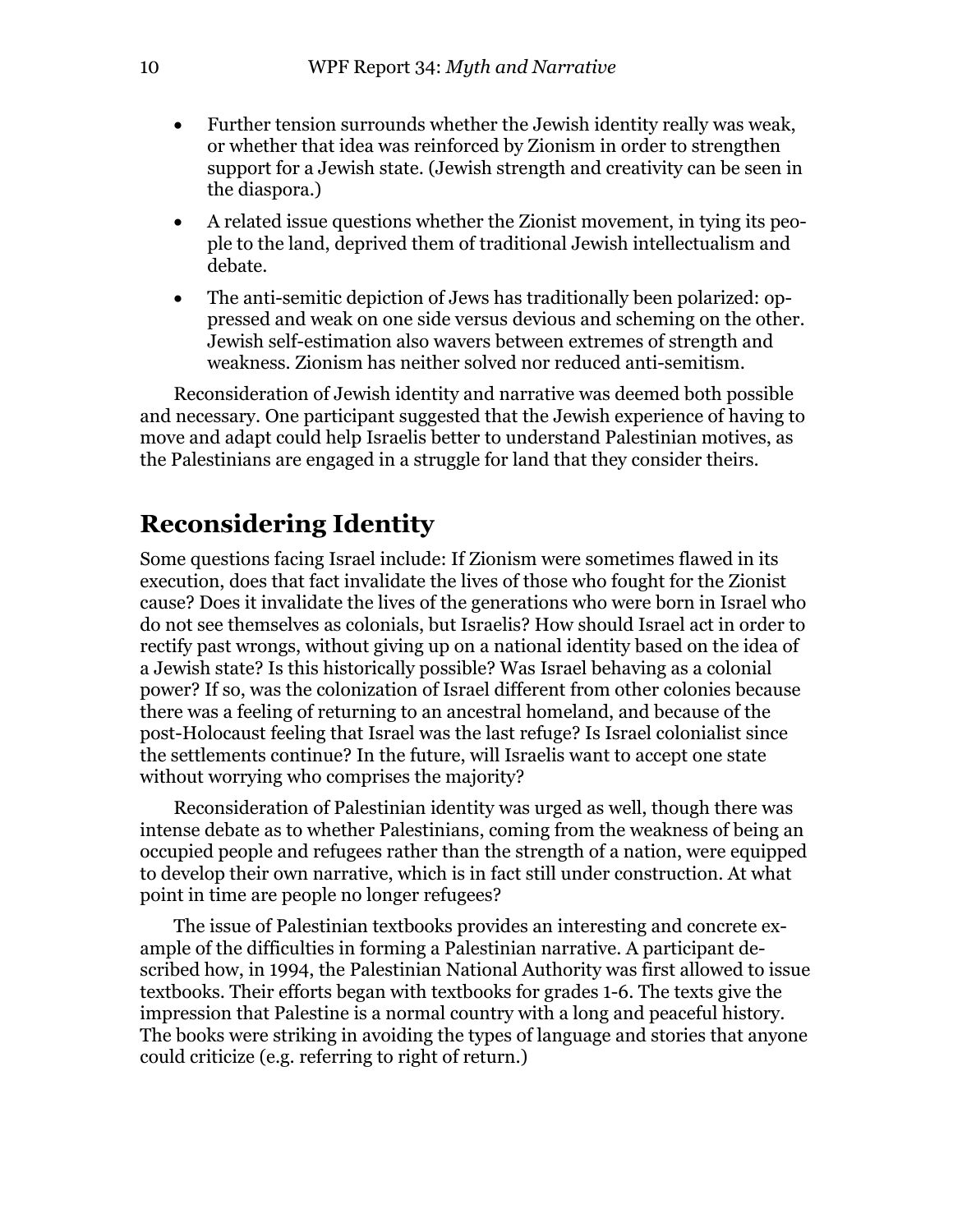In 1995–1996, a committee was appointed to draw up a Palestinian curriculum, and in less than a year the committee produced a 600-page document, conceived to boost democracy and to integrate the curriculum across subjects. The document was creative on issues of history; the committee wanted to create a national, an Israeli, and an international narrative, without those narratives conflicting with each other. Sensitive issues surrounding the conflict were avoided in the texts, which were published in 2000 and are in use in the West Bank and East Jerusalem.

These textbooks attempt to depict a continuity of Palestinian identity. Maps drawn of the region, even in the Middle Ages, show Palestinian national borders, and these are reflected in the books. One participant said that he saw the narrative in these textbooks as one in which everything is contested. The books do not know what to teach to the children because the adults have not figured out the issues yet. They did what textbook publishers all over the world do—call on the authoritative documents. However, Palestinians have a very small set of authoritative documents. It is not clear if the spasm of textbook writing reflected a stage in nation building or an attempt to compose a national narrative under occupation.

Some participants cautioned against presenting a parity of narratives between Israelis and Palestinians because of this asymmetric relationship. There are major differences in the power and knowledge of each side. The popping of Israeli myths has "made a big bang" while Palestinian origin myths are still being developed in order to prove that their nation exists and that Palestinians are entitled to the same rights as any other people. The revision of Israeli history has caused some Israelis to develop more sympathy for the Palestinian struggle, but there is still a long way to go to educate Israelis about Palestine.

Palestinian nationalism and Zionism may disagree on past heroes and the victims, but they treat these issues fundamentally the same. Both subordinate the past to legitimize their current national struggle. The Palestinians have experienced the transformation of the territory as colonial and racist and their struggle for self-determination must be seen in that light.

### **The Search for Peace and the Drive Toward War**

It was suggested that there was only a short historic moment when the broadest part of the Palestinian and Israeli populations were likely to accept a solution. That time period ended with the assassination of Prime Minister Yitzhak Rabin. Since then, hope for peace has been a victim of the Oslo process, the renewed intifada, and continued settlement. Each side of the conflict is afraid of the other's maximalist vision.

On the one hand are the Islamist movements spearheading the terrorist campaign and suicide bombings who want to remove Israelis in their entirety. About 30 percent of Palestinians agree with this policy, whereas about 40 percent of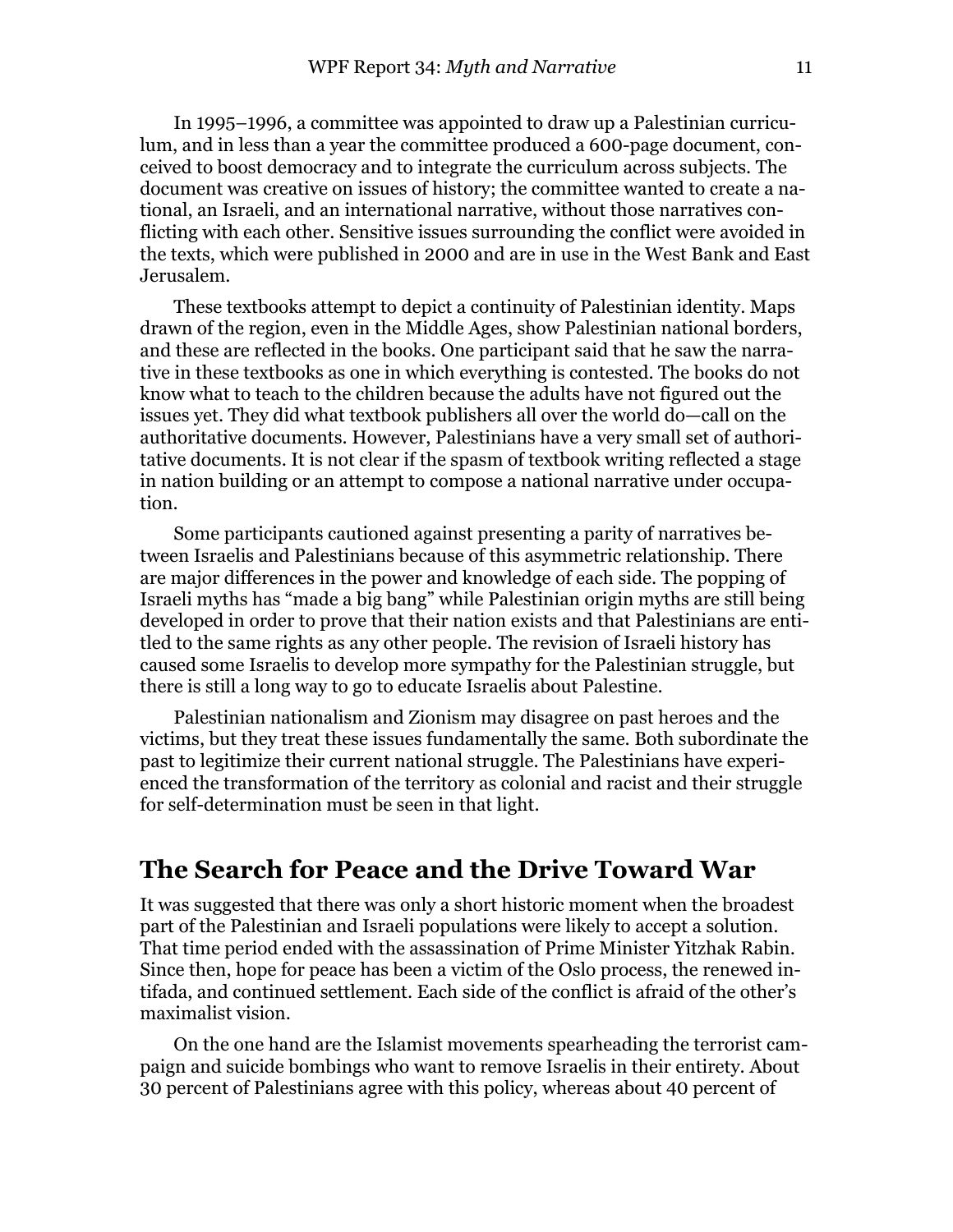Palestinians are not confident about any solution. Another maximalist solution calls for a binational state in which Palestinians would be the majority by default.[5 A](#page-17-0)lthough many participants liked the idea of an ultimate binational state, some strongly disagreed, and few thought that it was practical in the near-term.

Some participants noted that to Israelis, a binational solution sounds like *reconquista* in a different guise, given the population disparity. Nevertheless, the Israeli government policy (and Prime Minister Ariel Sharon's policy in particular) of continuing settlements has persuaded many Palestinians that Israel wants to gain as much land as possible.

The conflict in Israel-Palestine has been filled with charged language and emotional reactions. The ethno-religious ideology of Zionism is out of keeping with the norms of the twenty-first century, noted some participants, and every age is judged by the laws and norms of its time. It was suggested that Zionism could theoretically be defined as a movement to achieve a state, and post-Zionism as the period after 1948.

There are two distinct trends within Zionism. One is the pure Jewish state, and the other is the territorially maximal state. The Labor Party wants the institutions of the Jewish state without dealing with the issue of second class citizens. They would be willing to give land for peace in order to lessen the demographic imbalance, said some participants.

Public opinion of Muslims and public opinion among Muslims are fairly different things, described some participants. There is a Western (particularly American) view of Islam as aggressive and undemocratic. Factually, however, there appears to be no correlation between the strength of Islam and the weakness of democracy. And while anti-Israeli feelings run strong in the Arab world, one participant cited studies denying a primordial hostility against Jews. "We all more or less agree that it's not about some militant impulse, it's coming from economic and political grievances. It should not be seen as religious determinism." Some participants asked: How serious a problem are the stereotypes about Islam and what can be done to dispel them? Would it make a difference if we succeeded in dispelling them?

When support for Arafat was falling (after 1994) it did not translate into support for either the Palestinian left or for Hamas. It translated into support for none of the above, noted one participant.

There were large areas of agreement about how deplorable the situation is in the Occupied Territories and how dangerous is the Israeli chokehold. There was also a lot of agreement on the 1948 war—that Israel was created at the expense of the Palestine, that after 1948 Israel did not accept responsibility for rectifying the situation, and that the hostility of Arab nations surrounding Israel exacerbated

1

<span id="page-17-0"></span><sup>5</sup> Eugene Rogan, "Manifest Destiny: Maximalist Visions of Palestinian and Israeli Nationalisms" (Paper presented at WPF Program Conference on Myth and Narrative in the Israeli-Palestinian Conflict, 2003).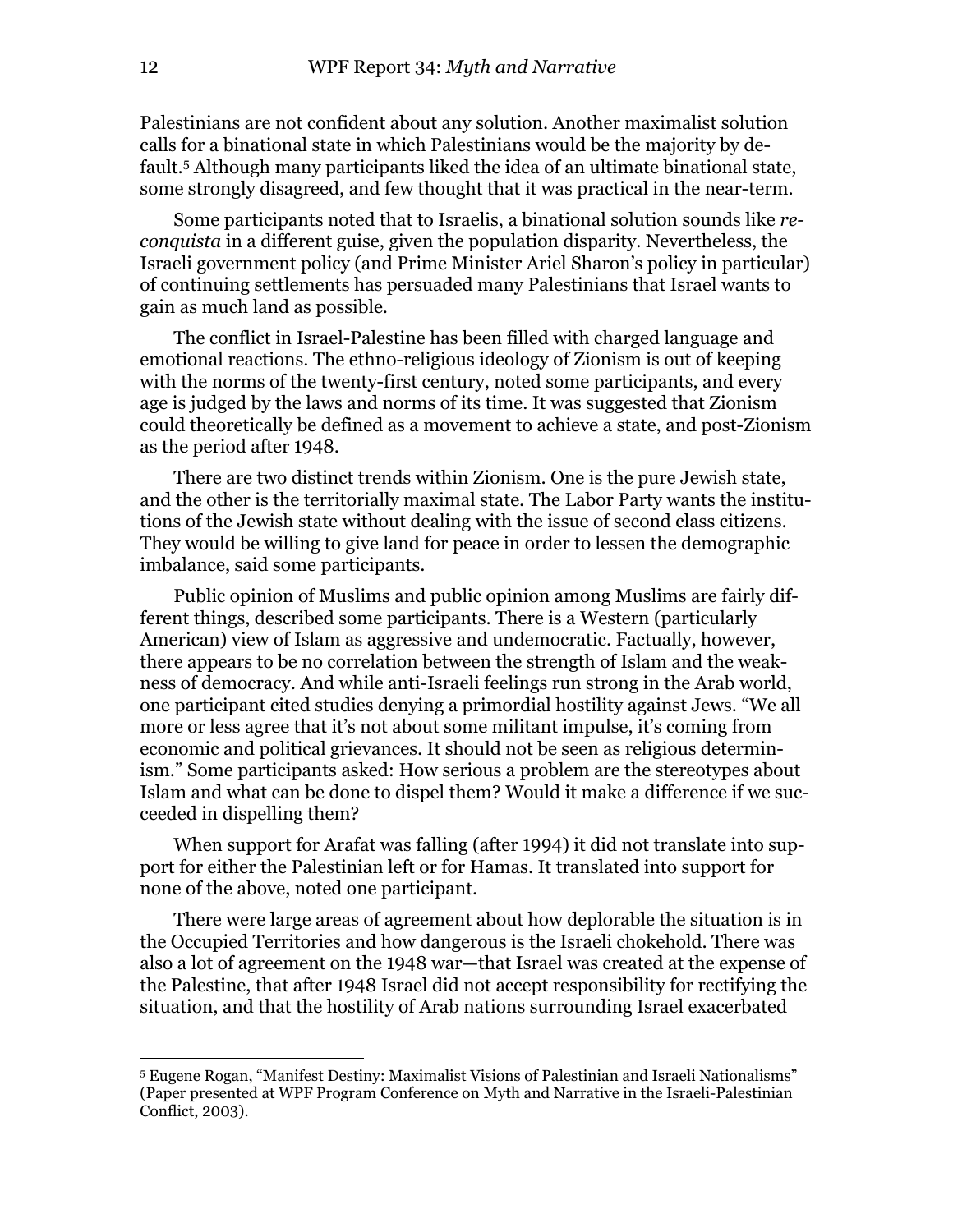the conflict. However, it was thought that people on both sides have not yet found a way to agree on how to frame those issues.

### **Questions, Probability, and Practicality**

Do the above areas of disagreement have to be resolved in order to make progress? Is there a bridging narrative to avoid such an existential question? Can one agree to disagree or agree about what each side thinks is understandable given their experiences (which are different)? Can one focus on occupation since 1967? Do the deeper issues have to be addressed first? What should be done about this area of disagreement? Is there a way to address these myths that will make a difference? Can dispelling myths change how people look at each other? Can it do so enough to make a difference?

Because of the balance of power, some participants noted the acute danger that the gap between the discourse of two states and the reality of building two states will always be dictated by the Israelis. Some participants felt that academics should consider solutions that create peace in the long run, but that there is nothing wrong with talking about the two-state solution as a contemporary stage, not the end of the conflict.

It must also be remembered that a two-state solution is not 50 percent to each, noted some participants. Israeli Jews already have 80 percent of the territory and would have to return less than 20 percent in any agreement to return to the suggested 1967 borders.

The three million refugees cannot be excluded from the solution; doing so would not only be ethically wrong, but functionally impractical. They have not been consulted hitherto in the process, which is a fundamental mistake. What kind of state do Palestinians want?

Has the left been completely marginalized in Israel? Some participants noted that, psychologically speaking, most Israeli doves became confused and lost faith in the peace process after Camp David and the renewed intifada. This psychological change has had a major influence on policy and politics in Israel after 2001. Most Israelis have given up hope. The remaining doves are still doves because they approach the conflict from a morally empathetic point of view. Israel must decide what kind of society and/or state it wants. Many want a humanist state, but with a Jewish majority. Palestinian mythology could become irrelevant in the absence of power.

Can there ever be a concept of human rights and self determination outside the framework of a sovereign state? Some in the group agreed that a state for all citizens is more preferable, yet argued for a two-state solution now because it is the only practical one. Others felt that a two-state solution was the only solution. Participants observed that it is difficult for those immersed in conflict to conceive it more broadly, and globally, through the lens of human rights.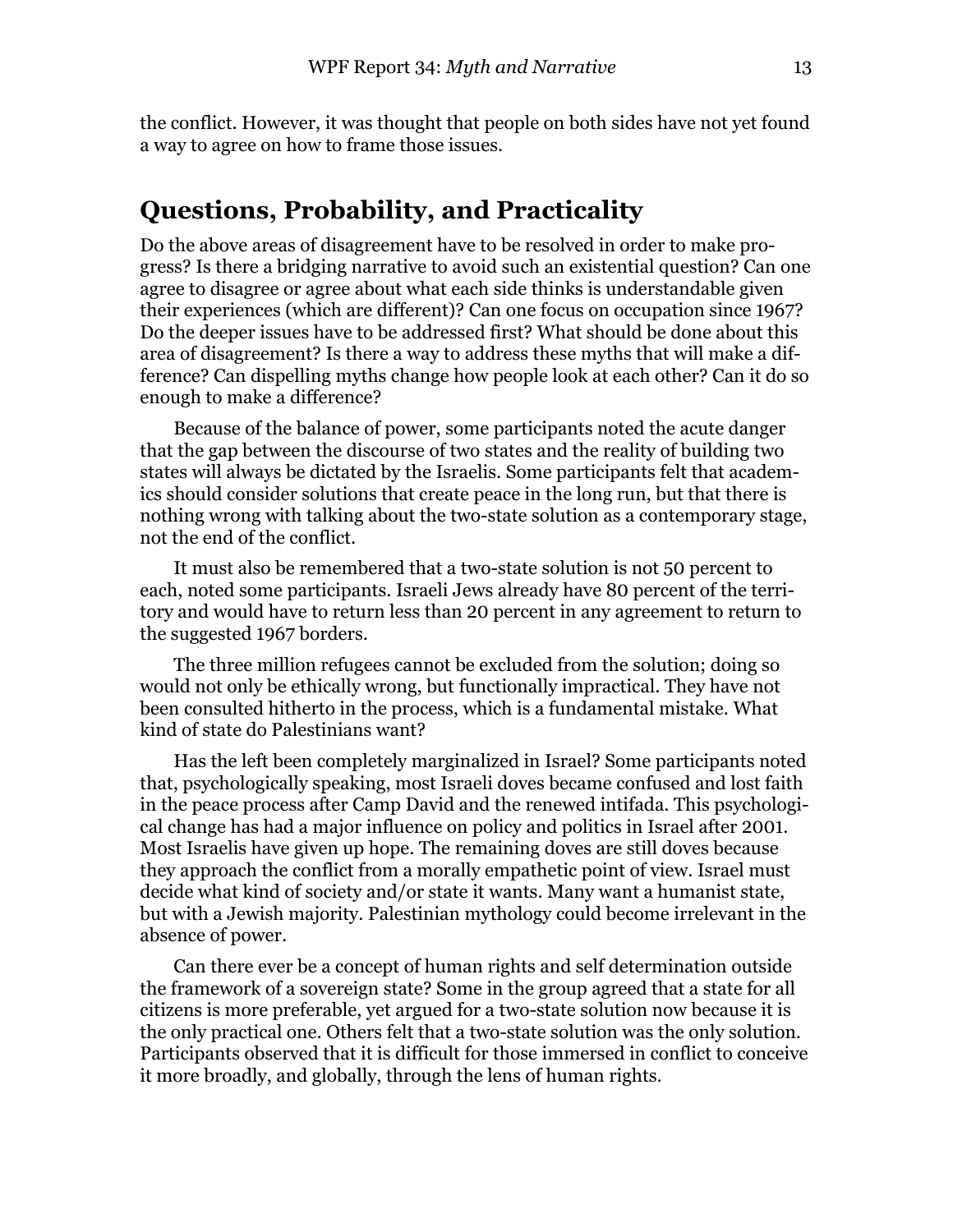# **History and Interpretation**

Throughout the conference there was a disconnect between those who wanted to talk about what really happened, historically, and those who wanted to talk about the perception of reality. Both views are important in resolving the conflict. Discussing myth and narrative generally proved to be more fruitful than talking about the minutiae of what occurred.

Conference participants largely felt that both Palestinians and Israelis could agree on much of the factual history of the founding of Israel and even on the broad events which have happened since. Participants largely agreed that Jews weren't expelled from Arab world, Barak's "generous offer" wasn't generous, and Islam is not inherently uncompromising and militant.

However, major differences lay in the interpretation of events and are crucial. Interpretational issues include:

- Israelis seeking refuge in their ancestral homeland because after World War II there was nowhere else to go.
- Palestinians losing a homeland due to a European-inspired colonization.
- Heroic fighting of the Israelis against a Palestinian/Arab resistance.
- Amount of resistance on the part of the Palestinians.
- Palestinians want the entire state (as proved by suicide bombings).
- Israelis want the entire state (as proved by 1967 war, continuing settlements).
- The right of Jews to have their own nation-state and what inspired the nationalist movement. How did outside forces and the Palestinians affect the dynamics of the movement?
- The right of Palestinians to have their own nation-state and what inspired the nationalist movement. How did outside forces and Zionists affect the dynamics of the movement?
- Arabs have continually rejected partition while the Israelis have accepted it.
- How many Palestinian refugees were displaced in Israel?
- How many Jewish refugees were displaced in the Middle East?
- Is there any parity?

Because of the very disparate experiences of 1948, it will be difficult to find a bridge between symbolic gestures, practical arrangements, and reconciliation. Israel must deal with the refugee problem for which it bears much responsibility. Yet, Israel cannot accept full return of refugees within its own borders. Compensation, resettlement, and limited return would offer a practical response.

Population transfer was a popular approach in the first half of the twentieth century, noted some participants. Most other transfers were accepted. There was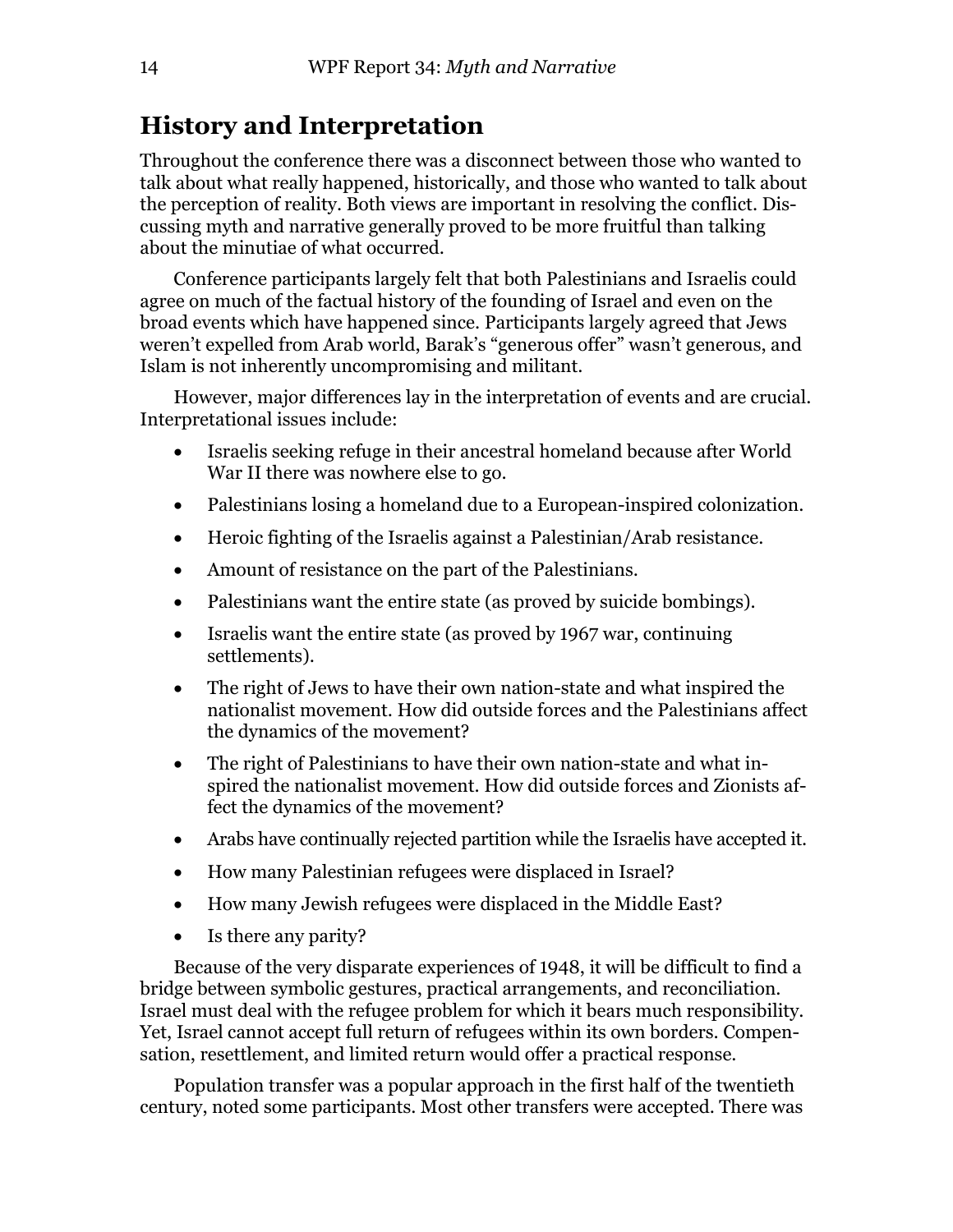a bloody Turkish-Greek population exchange. The Treaty of Lausanne (1923) approved it, the League of Nations supervised it, and the transfer came to be seen as a positive precedent for settling ethnic conflict. The Soviets expelled Kurds, Chechens, and Tatars. After World War II, twelve to fourteen million ethnic Germans were expelled from the Soviet Union, and two million were killed.

Some participants explained that many Israeli survivors of 1948 still cannot admit that battle shock and trauma occurred. No medical units addressed it at the time; officially it did not exist. This sort of internal Israeli mythology is very difficult to bust. Kibbutzniks who were captured and went into captivity in Egypt were excised from the official history after they returned and stigmatized because they did not fight. The term Masada was forbidden to be used during the war of independence, also the image of the Warsaw Ghetto—no "dying to the last man" because it was feared that it could happen in Israel. There was a strong perception of danger, and whether that perception was accurate or not, it is what was acted upon. How great was the real danger vs. the perceived danger? If the situation was not David vs. Goliath, what was it?

Some participants suggested that what can be learned from the failure of Israeli-Palestinian peace efforts until now is that peace cannot be dictated by Israel. The 1967 war results are important, but the root of the continuing, contemporary conflict lies in 1948.

Some participants cited the Israeli government's call for an *aliyah* of 1 million Jews, which indicates that there is room in the country for a larger population—but only for non-Arabs. Others said that given the decline in Jewish population worldwide and that almost everyone who is likely to immigrate already has, a massive aliyah is impossible. Some participants added that Israel is also an illiberal society. Israel lacks a bill of rights, and possesses a politically important and powerful fundamentalist plurality.

There was a general feeling among some participants that Israelis needed to understand that there are people on the Palestinian side who want peace. Even Palestinians who believe that suicide bombings are an acceptable means to an end to the occupation tend to believe that the bombing at Hebrew University in 2002 went too far. Several Palestinian participants reported on a "sea change" of opinion after the Mt. Scopus bombing; others reported that they and their colleagues had publicly condemned the attack.

#### **Busting the Myths (or Making Myths Less Relevant)**

Myth busting is similar to affidavits from expert witnesses, described one participant. Historians can use archives to uncover evidence of what really happened. This process can be important to the political present, particularly in the Palestinian-Israeli conflict. Political space only allows for a simple story. There is a tension between a historian's academic duty to discuss broader and more complex stories, and being politically more effective with simpler tales. A complex,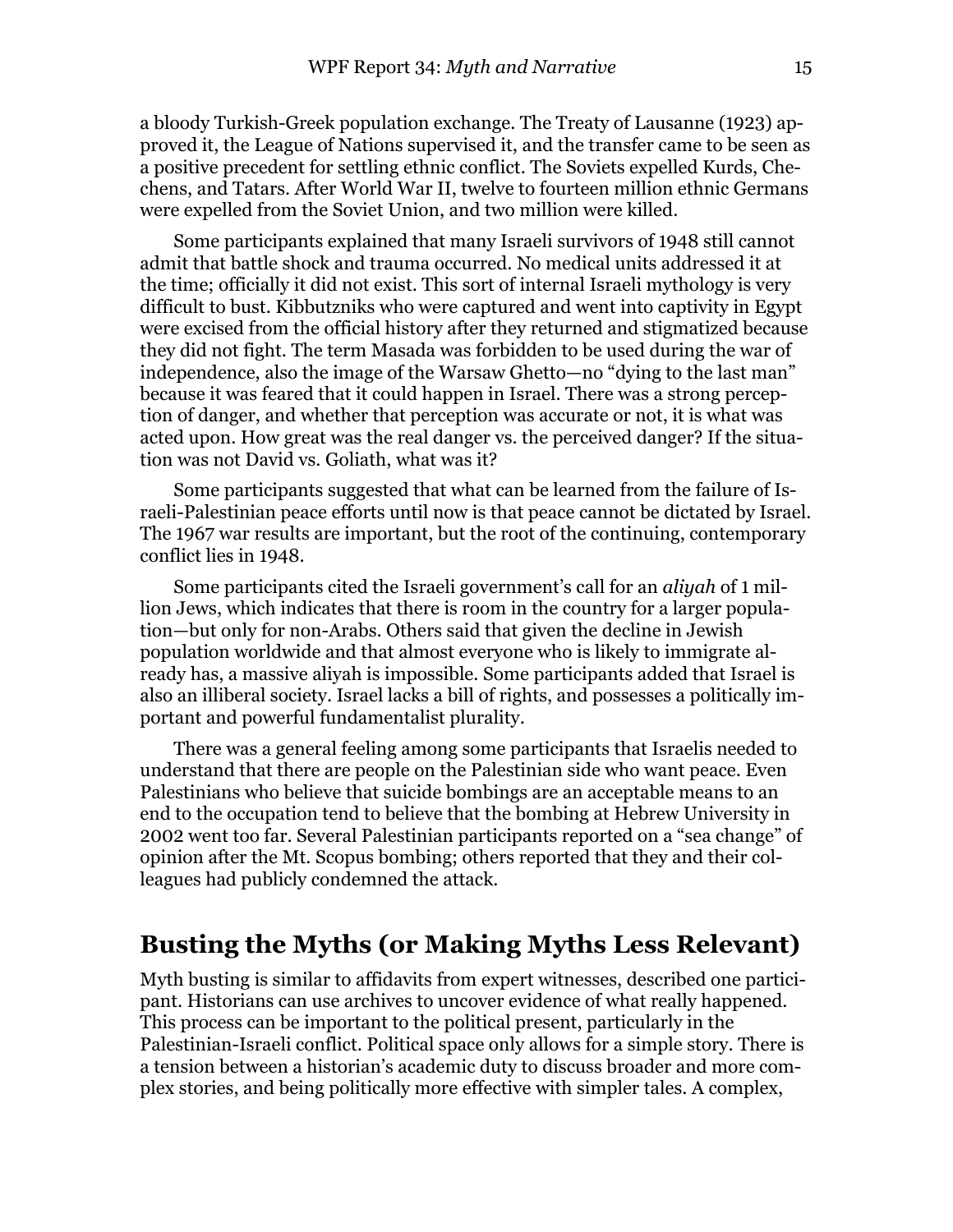nuanced history could be seen as complementing myth busting by depicting people's lives with complexity.

Books by the new Israeli historians were used at the negotiations in 2000 at Taba and in the 1993 negotiations to convince the Palestinian delegation that there had been a change of attitude in Israel. Palestinians used the same books in 2000 to argue for their ancestral rights to land. Histories debunking the Israeli Zionist narrative have been used by both sides.

In the end, many of the differences over narrative were not that great, but it was very difficult to conceive of a joint narrative in the context of the conflict. It may be possible to create a common narrative about goals and ideals, if not on history. Agreeing on how to reach the common goals and ideals also appeared to be a roadblock. Are there other answers? Is thinking along the lines of the Cyprus three-state proposed settlement useful?

The group largely agreed that the best solution at this point is a two-state solution, following the 1967 boundaries. The two-state solution (divorce) is a shortterm goal—an interim vision of a united country with divided sovereignties. The two states could not coexist without a tremendous amount of interaction.

There is a limit to what academics and intellectuals can do. Busting myths is not enough to make a difference on the ground. Nonetheless, challenging the national construction of the past and uncovering the truth can be a first step. Constructing dual narratives or bridging narratives is a further step. The final step might be to think outside of the box of national consciousness. If one perceives the concept of rights and self-determination as applying to people rather than to nation-states, then some of the questions of the conference are moot.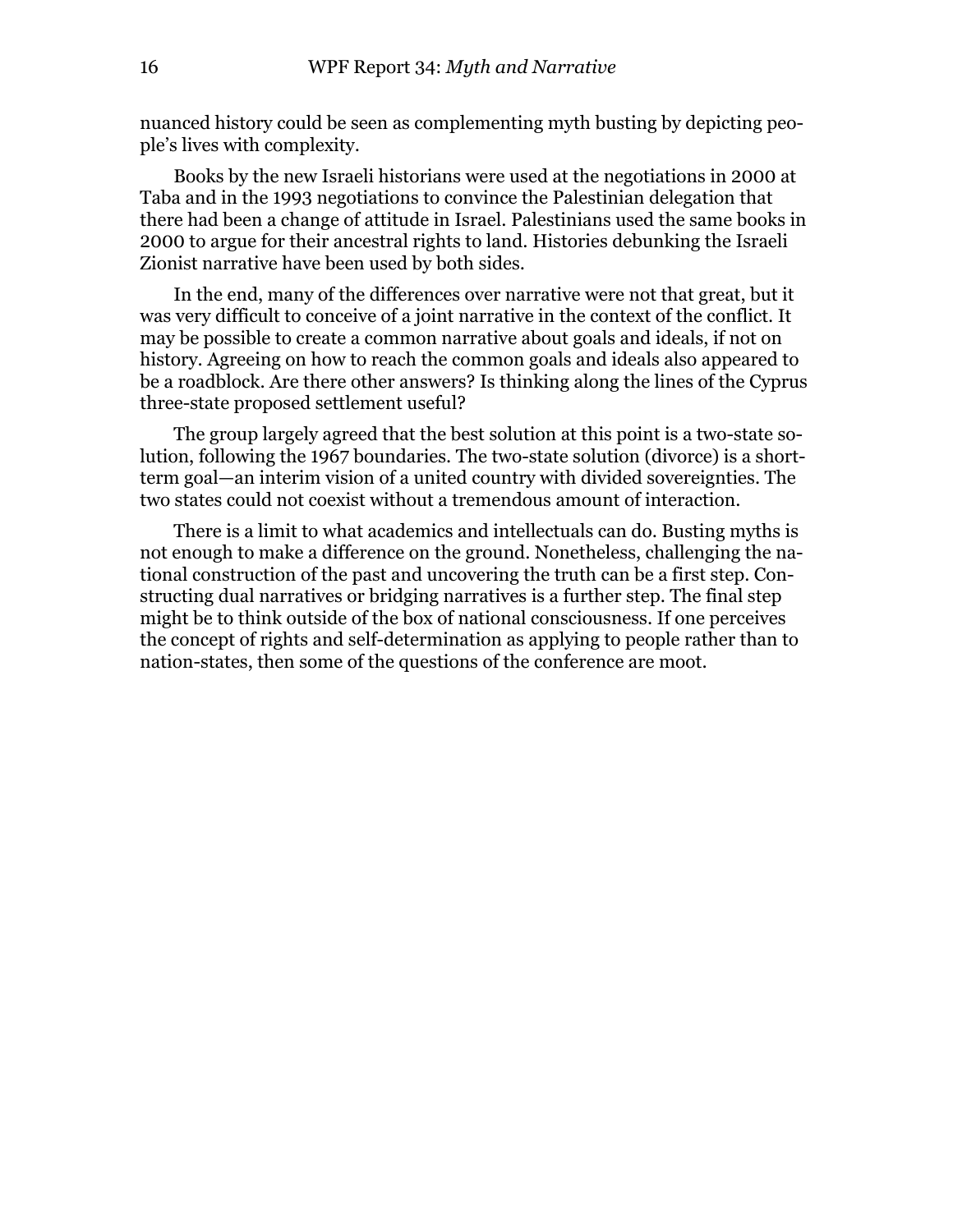#### **PARTICIPANTS**

- **Prof. Dan Bar-On**, Ben Gurion University
- **Dr. Mordechai Bar-On**, Ben Zvi Institute
- **Prof. Daniel Bar-Tal**, Tel Aviv University
- **Prof. Nathan Brown**, George Washington University
- **Prof. Neil Caplan**, Vanier College
- **Prof. Beshara Doumani**, University of California, Berkeley
- **Prof. Norman Finkelstein**, DePaul University
- **Prof. Herbert Kelman**, Harvard University
- **Dean Philip Khoury**, Trustee, World Peace Foundation; Massachusetts Institute of Technology
- **Prof. Daoud Kuttab**, Al-Quds University
- **Prof. Roger Owen**, Harvard University
- **Prof. Kenneth Oye**, Trustee, World Peace Foundation; Center for International Studies, MIT
- **Dr. Ilan Pappe**, Haifa University
- **Prof. Laila Parsons**, Harvard University
- **Prof. Dina Porat**, Tel Aviv University
- **Dr. Jeremy Pressman**, Kennedy School of Government
- **Prof. Eugene Rogan**, St. Antony's College, Oxford University
- **Prof. Robert Rotberg**, World Peace Foundation; Kennedy School of Government
- **Prof. Nadim Rouhana**, Tel Aviv University
- **Mr. David Shipler**, author
- **Prof. Mark Tessler**, University of Michigan
- **Prof. Stephen Van Evera**, MIT
- **Prof. Mary Wilson**, University of Massachusetts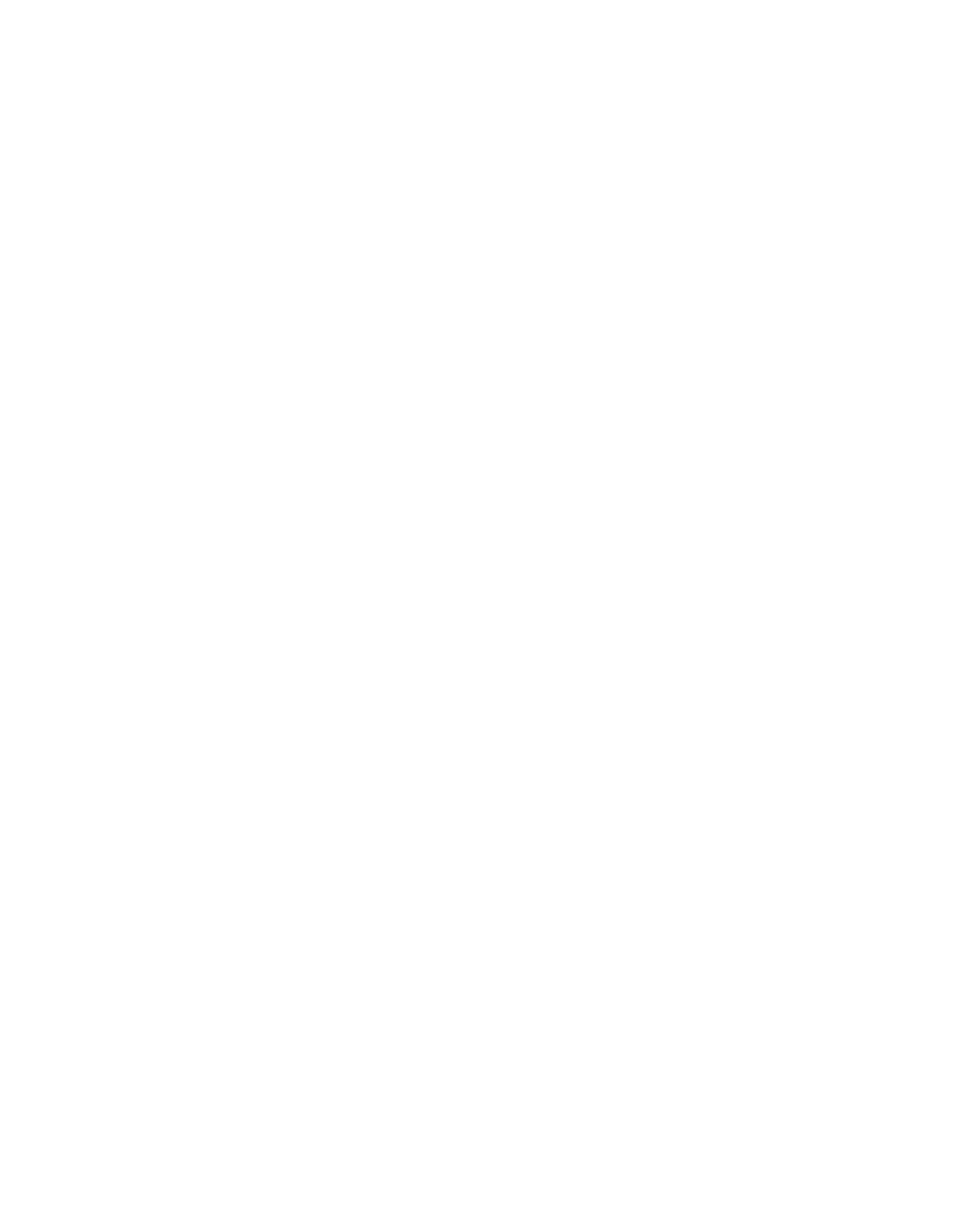## **Books of the World Peace Foundation (since 1980)** [\\*](#page-24-0)

*State Failure and State Weakness in a Time of Terror*. Robert I. Rotberg (ed.), (Washington, D.C., The Brookings Institution Press, 2003).

*Ending Autocracy, Enabling Democracy: The Tribulations of Southern Africa 1960*−*2000*. Robert I. Rotberg (Washington, D.C., The Brookings Institution Press, 2002).

*Peacekeeping and Peace Enforcement in Africa: Methods of Conflict Prevention*. Robert I. Rotberg, Ericka Albaugh, Happyton Bonyongwe, Christopher Clapham, Jeffrey Herbst, Steven Metz (Washington, D.C., The Brookings Institution Press, 2000).

*Truth v. Justice: The Morality of Truth Commissions.* Robert I. Rotberg and Dennis Thompson (eds.), (Princeton, Princeton University Press, 2000).

*Creating Peace in Sri Lanka: Civil War and Reconciliation*. Robert I. Rotberg (ed.), (Washington, D.C., The Brookings Institution Press, 1999).

*Burma: Prospects for a Democratic Future.* Robert I. Rotberg (ed.), (Washington D.C., The Brookings Institution Press, 1998).

*War and Peace in Southern Africa: Crime, Drugs, Armies, and Trade.* Robert I. Rotberg and Greg Mills (eds.), (Washington D.C., The Brookings Institution Press, 1998).

*Cascade of Arms: Managing Conventional Arms Proliferation*. Andrew Pierre (ed.), (Washington D.C., The Brookings Institution Press, 1997).

*The United States and Europe After the Cold War: A New Alliance*. John W. Holmes (Columbia, University of South Carolina Press, 1997).

*Haiti Renewed: Political and Economic Futures*. Robert I. Rotberg (ed.), (Washington D.C., The Brookings Institution Press, 1997).

*Democratic Transitions in Central America*. Jorge I. Domínguez (ed.), (Gainesville, University Press of Florida, 1997).

*Vigilance and Vengeance: NGOs Preventing Ethnic Conflict in Divided Societies*. Robert I. Rotberg (ed.), (Washington D.C., The Brookings Institution Press, 1996).

*From Massacres to Genocide: The Media, Public Policy, and Humanitarian Crises*. Robert I. Rotberg and Thomas G. Weiss (eds.), (Washington D.C., The Brookings Institution Press, 1996).

*Maelstrom: The United States, Southern Europe, and the Challenges of the Mediterranean*. John W. Holmes (ed.), (Washington D.C., The Brookings Institution Press, 1995).

*Os Estados Unidos da America e a Europa do Sud*. John W. Holmes (ed.), (Lisboa, Fundaquo-Luso-Americana, 1995).

 $\overline{a}$ 

<span id="page-24-0"></span><sup>\*</sup> For a list of all World Peace Foundation publications, see WPF Report 25: *Foundation Report 1999*−*2000* (Cambridge, MA, World Peace Foundation, 2000), 31−40.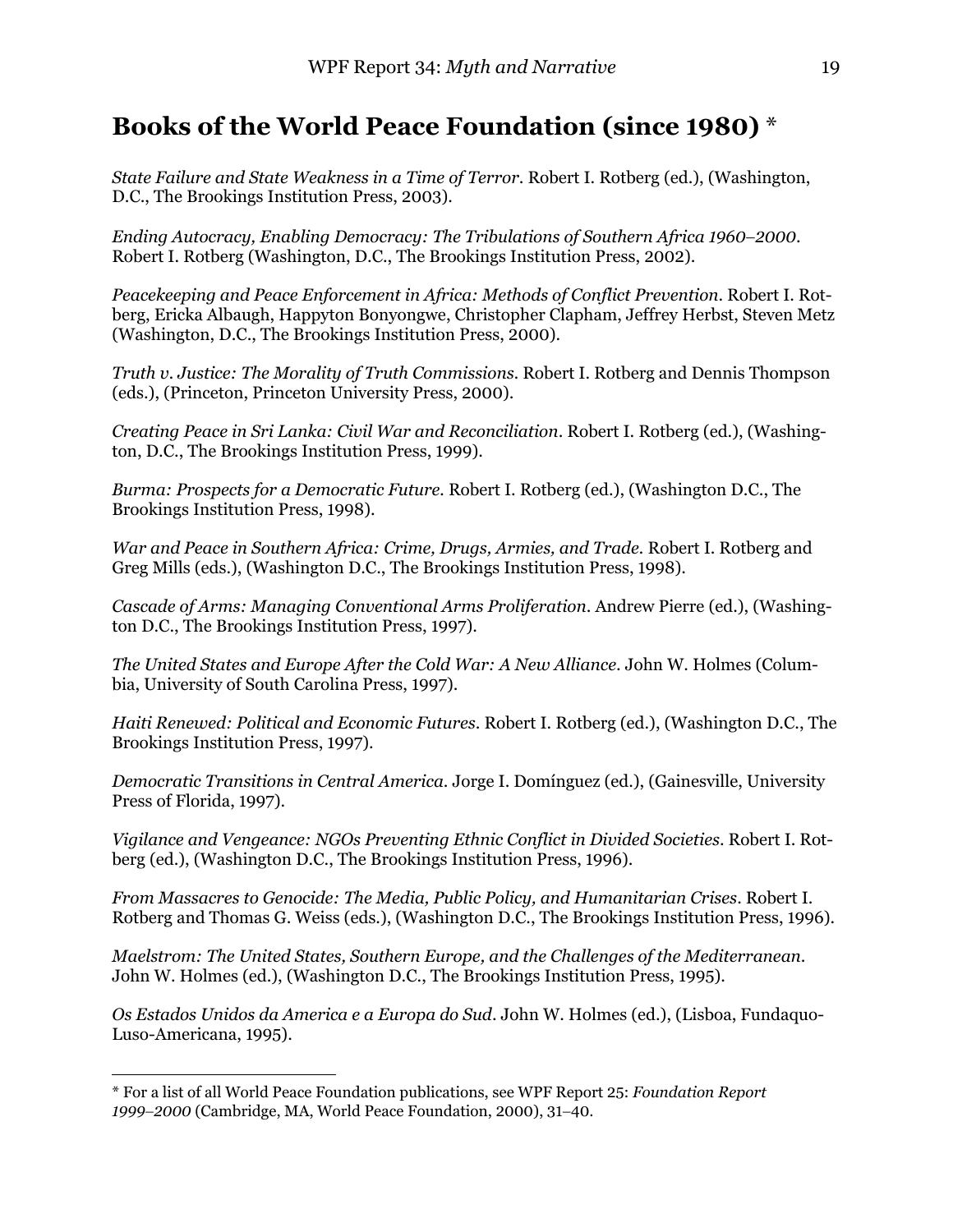*Transiciones Democráticas en Centro América*. Jorge I. Domínguez and Marc Lindenberg (eds.), (San José, Costa Rica, CINDE, 1994).

*Democracy in the Caribbean: Political, Economic, and Social Perspectives*. Jorge I. Domínguez, Robert A. Pastor, and R. DeLisle Worrel (eds.), (Baltimore, The Johns Hopkins University Press, 1993).

*Collective Security in a Changing World*. Thomas G. Weiss (ed.), (Boulder, Lynne Rienner Publishers, 1993).

*Third World Security in the Post-Cold War Era*. Thomas G. Weiss (ed.), (Boulder, Lynne Rienner Publishers, 1993).

*Alternative to Intervention: A New US-Latin American Security Relationship*. Richard J. Bloomfield and Gregory F. Treverton (eds.), (Boulder, Lynne Rienner Publishers, 1990).

*Regional Conflict and U.S. Policy: Angola and Mozambique.* Richard J. Bloomfield (ed.), (Boulder, Lynne Rienner Publishers, 1990).

*Africa in the 1990s and Beyond: U.S. Policy Opportunities and Choices.* Robert I. Rotberg (ed.), (Algonac, MI, Reference Publications, 1988).

*Guests Come to Stay: The Effects of European Labor Migration on Sending and Receiving Countries.* Rosemarie J. Rogers (ed.), (Boulder, Westview Press, 1985).

*Puerto Rico: The Search for a National Policy*. Richard J. Bloomfield (ed.), (Boulder, Westview Press, 1985).

*Portugal, Os Estados Africanos de Lingua Oficial Portuguesa E Os Estados Unidos Da America*. Joaquim Aguiar (Lisbon, Fundaçao Calouste Gulbenkian and Boston, WPF, 1985).

*South Africa and its Neighbors.* Robert I. Rotberg, Henry Bienen, Robert Legvold, and Gavin Maasdorp (Lexington, Lexington Books, 1985).

*Namibia: Political and Economic Prospects.* Robert I. Rotberg (ed.), (Lexington, Lexington Books, 1983).

*The American People and South Africa.* Alfred O. Hero and John Barratt (eds.), (Lexington, Lexington Books, 1981).

*Conflict and Compromise in South Africa.* Robert I. Rotberg and John Barratt (eds.), (Lexington, Lexington Books, 1980).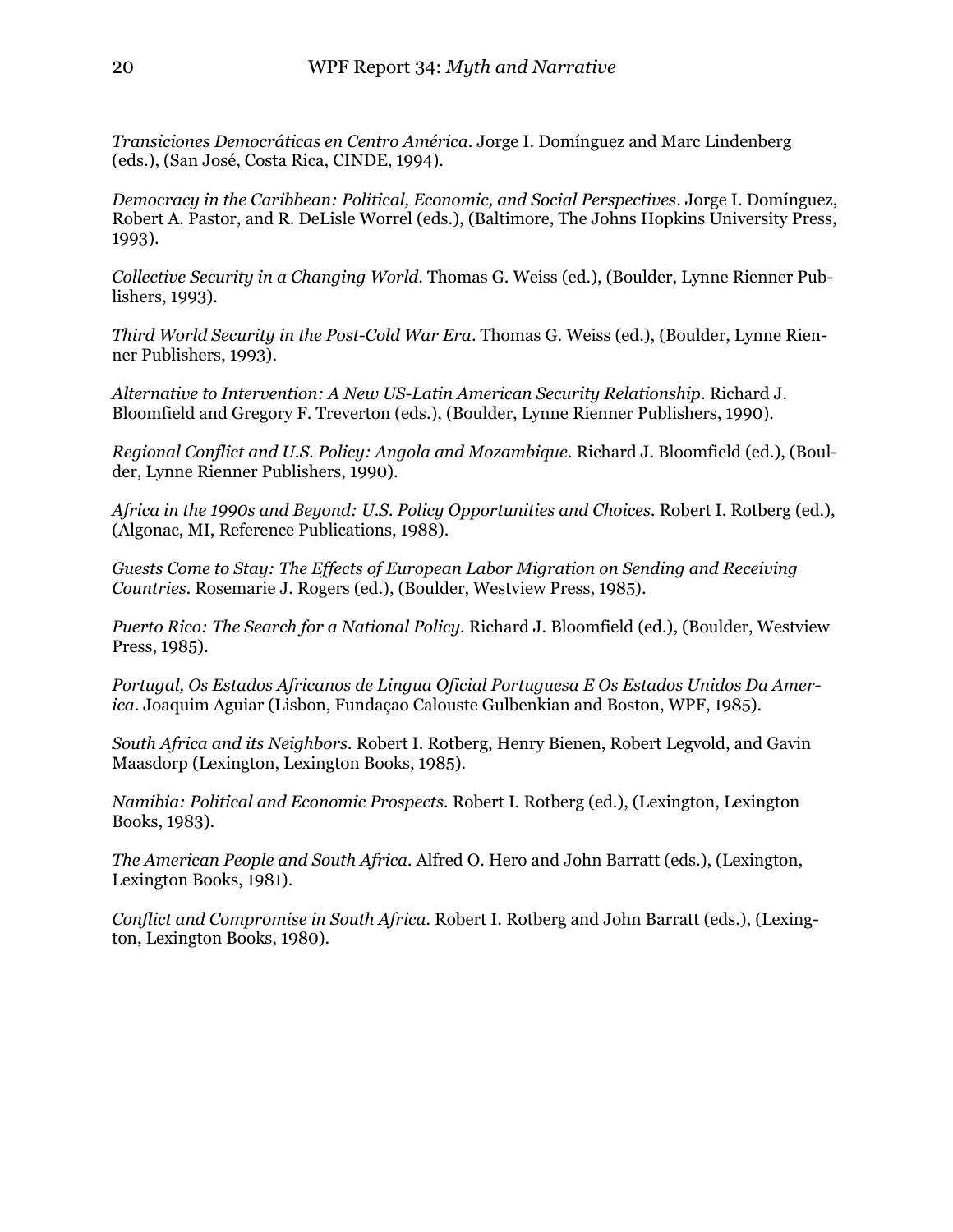### **Reports of the World Peace Foundation**

- 34. *Myth and Narrative in the Israeli-Palestinian Conflict*, Deborah L. West (2003)
- 33*. Africa's Discontent: Coping with Human and Natural Disasters*, Robert I. Rotberg (2003)
- 32. *Haiti's Turmoil: Politics and Policy Under Aristide and Clinton*, Robert I. Rotberg (2003)
- 31. *To Rid the Scourge of War: UN Peacekeeping Operations and Today's Crises*, Rachel M. Gisselquist (2002)
- 30. *Diamonds In Peace and War: Severing the Conflict-Diamond Connection*, Ingrid J. Tamm (2002)
- 29. *The Foundation Report 2000*−*2001,* Robert I. Rotberg (2002)
- 28. *Zimbabwe Before and After the Elections: a Concerned Assessment*, Moeletsi Mbeki, Greg Mills, and Fred Phaswana (Johannesburg, 2001)
- 27. *The Challenge of Puerto Rico: Resolving Status Issues*, Rachel M. Gisselquist (2000) *Sudan: Policy Options Amid Civil War: Postscript*, Deborah L. Weinberg West (2000)
- 26. *Sudan: Policy Options Amid Civil War*, Rachel M. Gisselquist (2000)
- 25. *The Foundation Report 1999*−*2000*, Robert I. Rotberg (2000)
- 24. *Preventing Conflict in Africa: Possibilities of Peace Enforcement*, Robert I. Rotberg and Ericka A. Albaugh (1999)
- 23. *The Scourge of Small Arms*, Michael Klare and Robert I. Rotberg (1999)
- 22. *The Foundation Report 1997–1998*, Robert I. Rotberg (1999)
- 21. *Peacekeeping or Peace Enforcement? Conflict Intervention in Africa*, Dana Francis (1998)
- 20. *Cyprus 2000: Divided or Federal?,* Robert I. Rotberg and Ericka A. Albaugh (1998)
- 19. *Mediating Deadly Conflict: Lessons from Afghanistan, Burundi, Cyprus, Ethiopia, Haiti, Israel/Palestine, Liberia, Sierra Leone, & Sri Lanka*, Dana Francis (ed.), (1998)
- 18. *Sri Lanka's Civil War and Prospects for Post-Conflict Resolution*, Lisa M. Kois, Dana Francis, and Robert I. Rotberg (1998)
- 17. *Securing Peace in Africa: An Analysis of Peacekeeping and Peace Enforcement Potential*, Jeffrey Herbst (1998)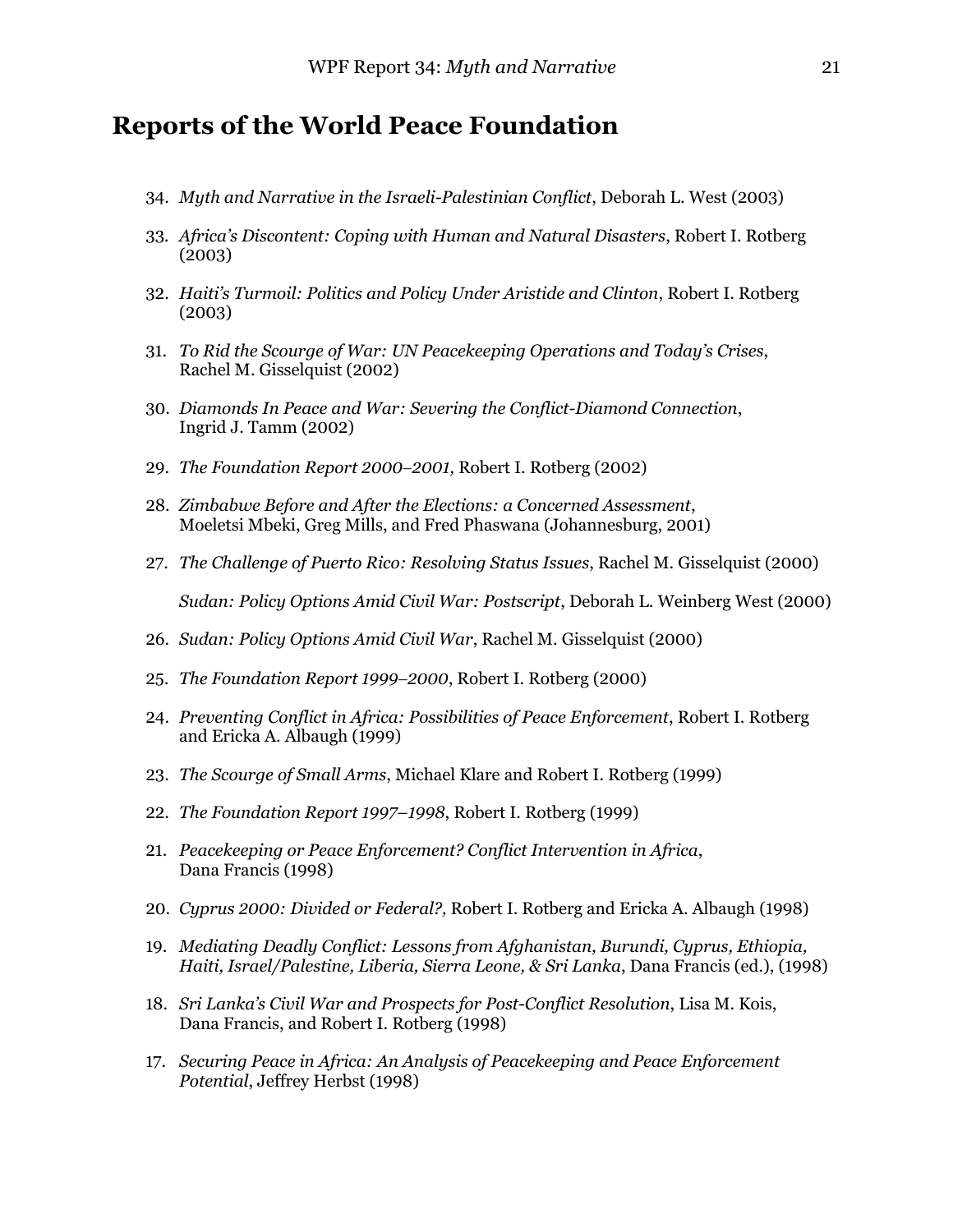- 16. *Truth Commissions: A Comparative Assessment*, Henry J. Steiner (ed.), (1997)
- 15. *Burma: Prospects for Political and Economic Reconstruction*, David I. Steinberg (1997)
- 14. *The Foundation Report, 1995–1996*, Robert I. Rotberg (1997)
- 13. *War and Peace in Southern Africa: Crime, Drugs, Armies, and Trade*, Greg Mills (1996)
- 12. *The UN Tangle: Policy Formation, Reform, and Reorganization*, Leon Gordenker (1996)
- 11. *Haïti: Perspectives d'une Reprise Politique et Économique*, Jennifer L. McCoy (trans. Carrol F. Coates), (1995)
- 10. *Haiti: Prospects for Political and Economic Reconstruction*, Jennifer L. McCoy (1995)
- 9. *Non-Governmental Organizations, Early Warning, and Preventive Diplomacy*, Emily MacFarquhar, Robert I. Rotberg, and Martha A. Chen (1995)
- 8. *The Foundation Report 1993–1994*, Robert I. Rotberg (1995)
- 7. *The Media, Humanitarian Crises, and Policy-Making*, Robert I. Rotberg and Thomas G. Weiss (1995)
- 6. *Democratic Transitions in Central America and Panama*, Marc Lindenberg (1993)
- 5. *Collective Security in a Changing World*, Thomas G. Weiss and Laura S.H. Holgate (1992)
- 4*. The Caribbean Prepares for the Twenty-First Century*, Jorge I. Domínguez, Richard Fletcher, and Robert Pastor (1991).
- 3. *The United States and Latin American Democracy: Lessons from History*, Abraham Lowenthal (1991)
- 2. *Third World Security in the Post-Cold War Era*, Thomas G. Weiss and Meryl A. Kessler (1991)
- 1. *Combating Cocaine in Supplying Countries: Challenges and Strategies*, Gregory F. Treverton (1989)